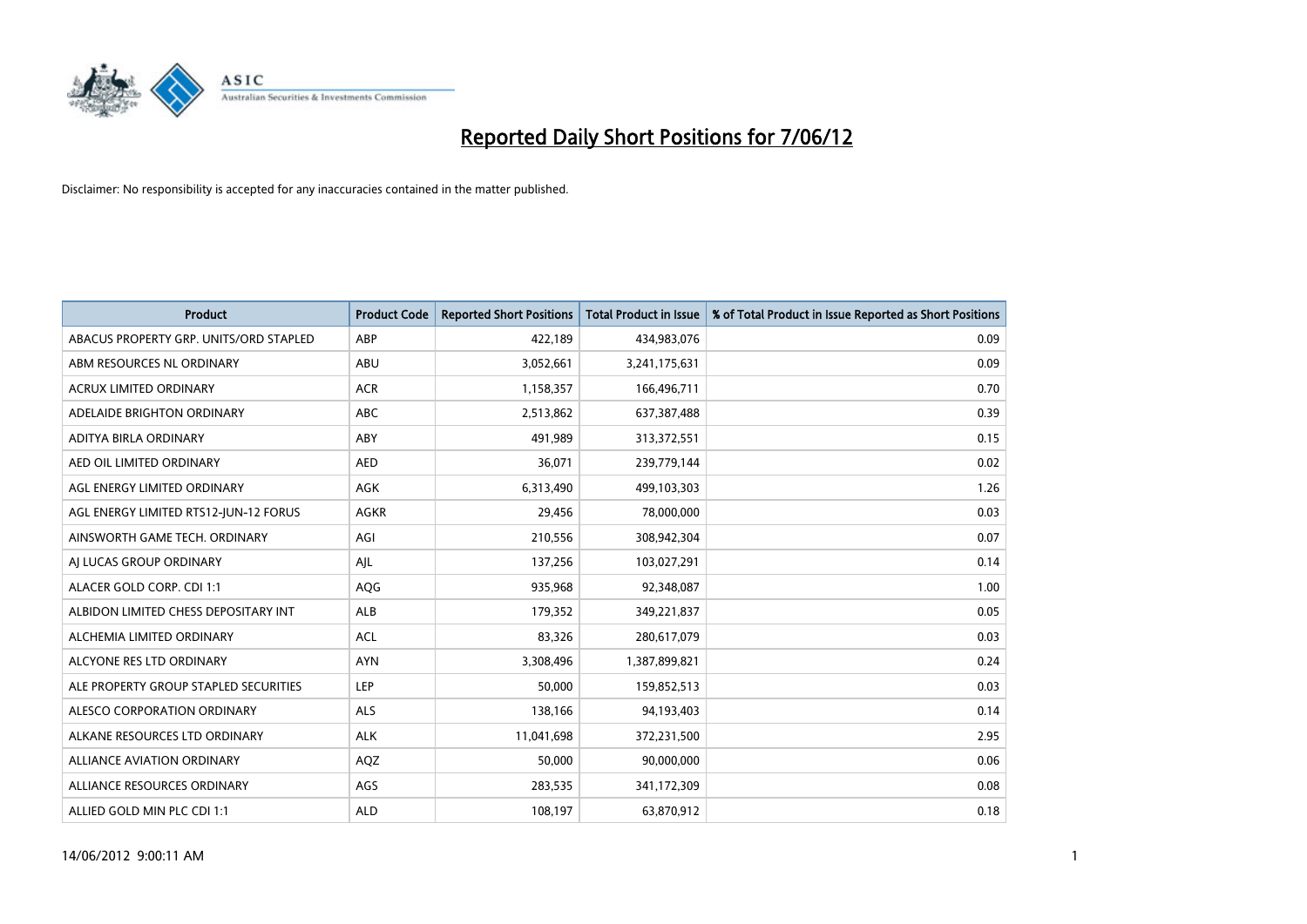

| <b>Product</b>                          | <b>Product Code</b> | <b>Reported Short Positions</b> | <b>Total Product in Issue</b> | % of Total Product in Issue Reported as Short Positions |
|-----------------------------------------|---------------------|---------------------------------|-------------------------------|---------------------------------------------------------|
| ALLIED HEALTH LTD ORDINARY              | AHZ                 | 109,920                         | 799,546,843                   | 0.01                                                    |
| ALTONA MINING LTD ORDINARY              | <b>AOH</b>          | 555,081                         | 522,091,038                   | 0.11                                                    |
| ALUMINA LIMITED ORDINARY                | <b>AWC</b>          | 97,192,692                      | 2,440,196,187                 | 3.98                                                    |
| AMALGAMATED HOLDINGS ORDINARY           | <b>AHD</b>          | 8,424                           | 157,613,022                   | 0.00                                                    |
| AMCOM TELECOMM, ORDINARY                | AMM                 | 5,645                           | 241,491,904                   | 0.00                                                    |
| AMCOR LIMITED ORDINARY                  | AMC                 | 3,223,646                       | 1,206,684,923                 | 0.24                                                    |
| AMP LIMITED ORDINARY                    | AMP                 | 4,875,932                       | 2,894,931,180                 | 0.17                                                    |
| AMPELLA MINING ORDINARY                 | <b>AMX</b>          | 3,432,971                       | 240,600,493                   | 1.43                                                    |
| ANSELL LIMITED ORDINARY                 | <b>ANN</b>          | 2,949,061                       | 130,656,668                   | 2.25                                                    |
| ANTARES ENERGY LTD ORDINARY             | <b>AZZ</b>          | 403,837                         | 260,000,000                   | 0.15                                                    |
| ANZ BANKING GRP LTD ORDINARY            | ANZ                 | 13,713,934                      | 2,679,682,754                 | 0.49                                                    |
| APA GROUP STAPLED SECURITIES            | APA                 | 7,441,541                       | 644,485,583                   | 1.17                                                    |
| APN NEWS & MEDIA ORDINARY               | <b>APN</b>          | 21,575,580                      | 649,010,756                   | 3.33                                                    |
| AQUARIUS PLATINUM. ORDINARY             | <b>AOP</b>          | 9,456,590                       | 470,312,578                   | 2.00                                                    |
| AQUILA RESOURCES ORDINARY               | <b>AQA</b>          | 4,553,801                       | 411,804,442                   | 1.09                                                    |
| ARAFURA RESOURCE LTD ORDINARY           | ARU                 | 5,213,974                       | 396,004,144                   | 1.31                                                    |
| ARB CORPORATION ORDINARY                | ARP                 | 57,058                          | 72,481,302                    | 0.08                                                    |
| ARDENT LEISURE GROUP STAPLED SECURITIES | AAD                 | 303,203                         | 334,209,401                   | 0.09                                                    |
| ARISTOCRAT LEISURE ORDINARY             | ALL                 | 17,962,146                      | 550,502,889                   | 3.27                                                    |
| ASCIANO LIMITED ORDINARY                | <b>AIO</b>          | 3,113,872                       | 975,385,664                   | 0.31                                                    |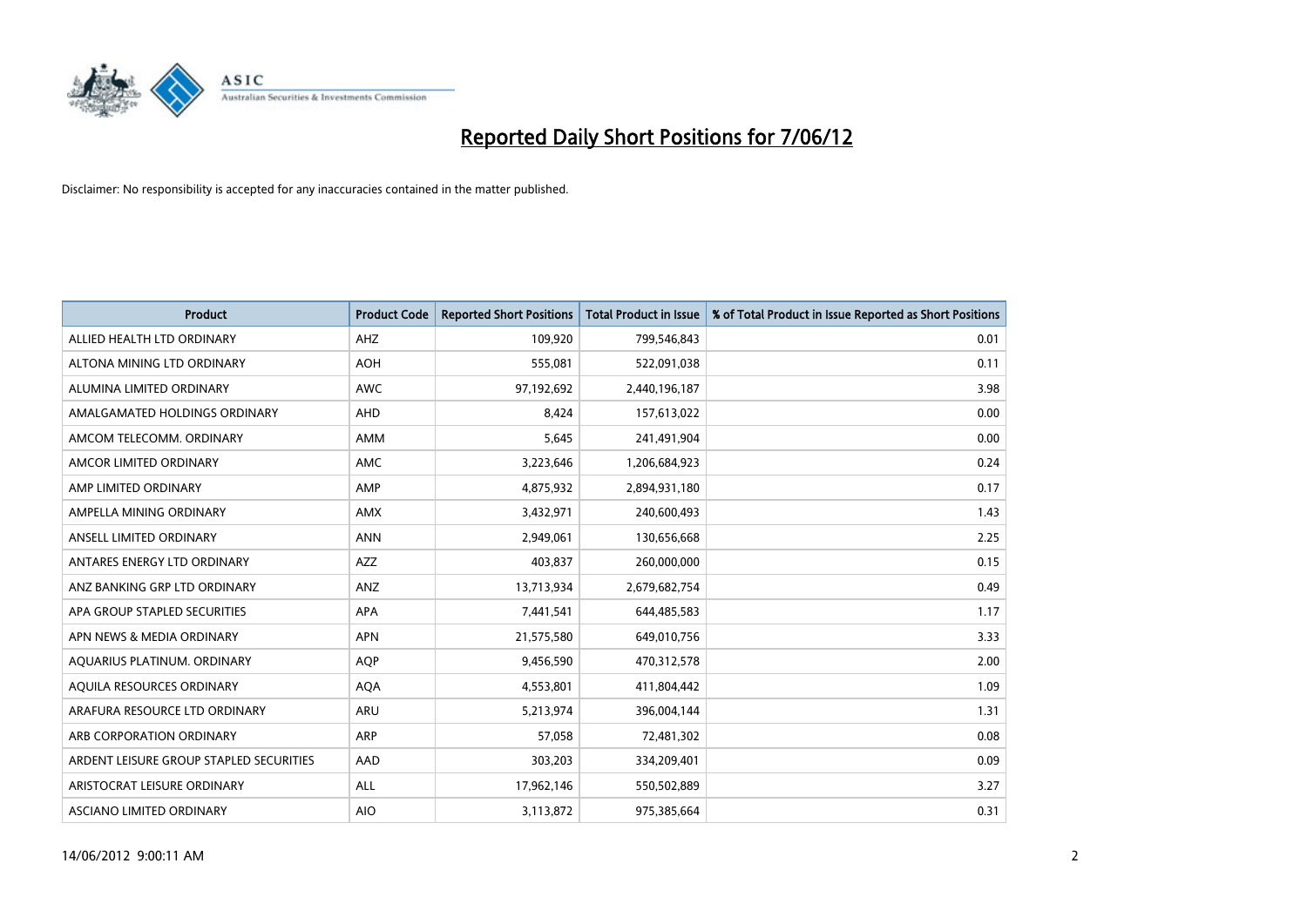

| <b>Product</b>                          | <b>Product Code</b> | <b>Reported Short Positions</b> | <b>Total Product in Issue</b> | % of Total Product in Issue Reported as Short Positions |
|-----------------------------------------|---------------------|---------------------------------|-------------------------------|---------------------------------------------------------|
| ASG GROUP LIMITED ORDINARY              | ASZ                 | 330,551                         | 172,142,079                   | 0.19                                                    |
| ASPEN GROUP ORD/UNITS STAPLED           | APZ                 | 95,367                          | 600,507,326                   | 0.01                                                    |
| ASPIRE MINING LTD ORDINARY              | AKM                 | 270,129                         | 620,594,556                   | 0.04                                                    |
| ASTRO JAP PROP GROUP STAPLED SECURITIES | AJA                 | 69,605                          | 58,445,002                    | 0.12                                                    |
| ASX LIMITED ORDINARY                    | ASX                 | 3,527,497                       | 175,136,729                   | 2.02                                                    |
| ATLAS IRON LIMITED ORDINARY             | <b>AGO</b>          | 5,480,640                       | 904,580,993                   | 0.59                                                    |
| AUCKLAND INTERNATION ORDINARY           | AIA                 | 50,000                          | 1,322,564,489                 | 0.00                                                    |
| AURORA OIL & GAS ORDINARY               | <b>AUT</b>          | 5,720,646                       | 445,458,159                   | 1.29                                                    |
| AUSDRILL LIMITED ORDINARY               | <b>ASL</b>          | 771,396                         | 304,397,289                   | 0.25                                                    |
| AUSENCO LIMITED ORDINARY                | AAX                 | 358,676                         | 123,872,665                   | 0.29                                                    |
| AUSTAL LIMITED ORDINARY                 | ASB                 | 309,502                         | 188,193,007                   | 0.16                                                    |
| AUSTIN ENGINEERING ORDINARY             | ANG                 | 20,206                          | 72,314,403                    | 0.02                                                    |
| AUSTRALAND PROPERTY STAPLED SECURITY    | <b>ALZ</b>          | 141,383                         | 576,846,597                   | 0.03                                                    |
| AUSTRALIAN AGRICULT, ORDINARY           | AAC                 | 326,102                         | 312,905,085                   | 0.09                                                    |
| AUSTRALIAN INFRASTR, UNITS/ORDINARY     | <b>AIX</b>          | 11,508,887                      | 620,733,944                   | 1.87                                                    |
| AUSTRALIAN PHARM. ORDINARY              | API                 | 260,257                         | 488,115,883                   | 0.06                                                    |
| AUTOMOTIVE HOLDINGS ORDINARY            | AHE                 | 12,705                          | 260,579,682                   | 0.00                                                    |
| AVIENNINGS LIMITED ORDINARY             | <b>AVJ</b>          | 575,001                         | 274,588,694                   | 0.21                                                    |
| AWE LIMITED ORDINARY                    | <b>AWE</b>          | 2,567,982                       | 521,871,941                   | 0.50                                                    |
| AZIMUTH RES LTD ORDINARY                | <b>AZH</b>          | 1,121,207                       | 401,368,304                   | 0.27                                                    |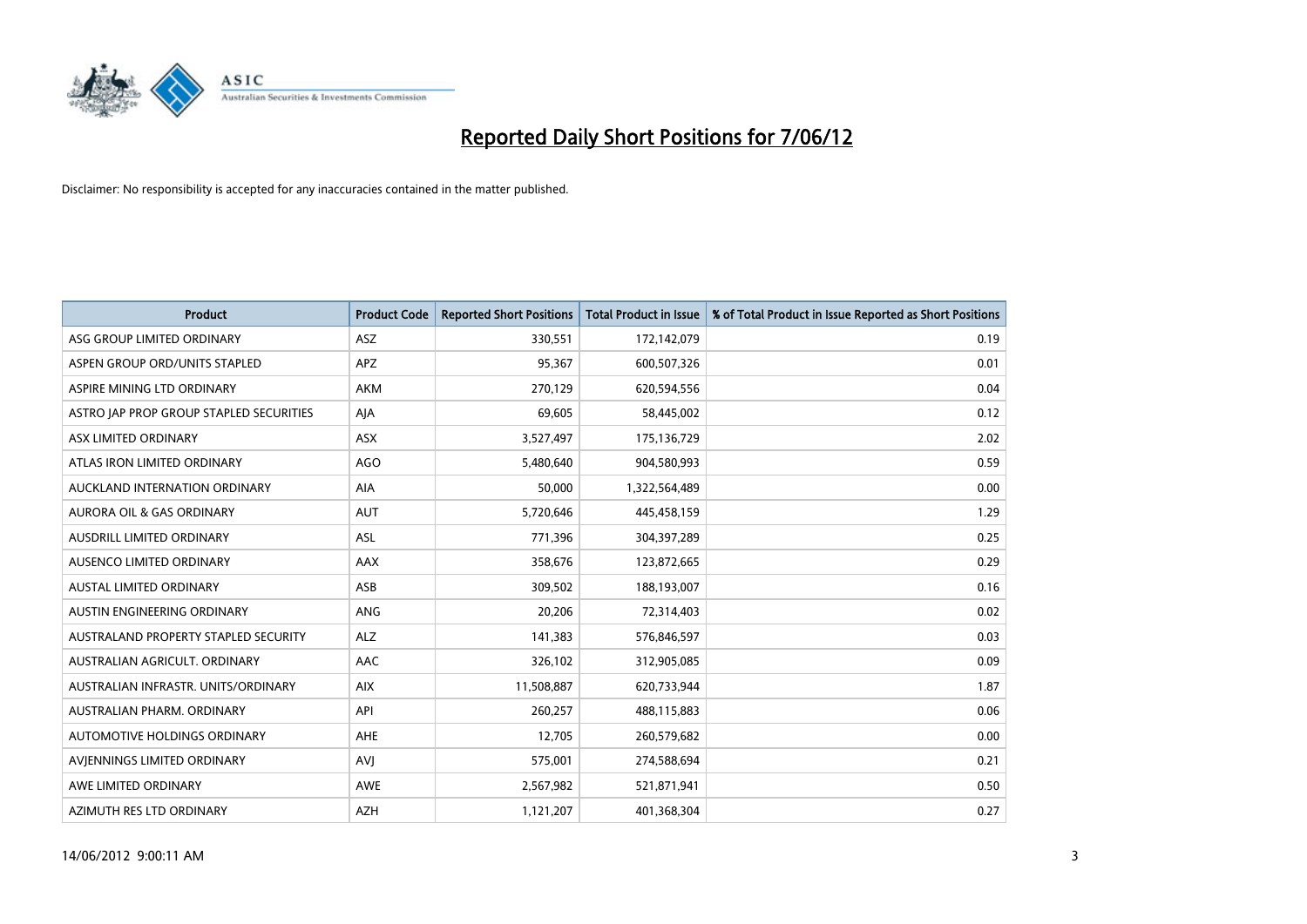

| <b>Product</b>                       | <b>Product Code</b> | <b>Reported Short Positions</b> | <b>Total Product in Issue</b> | % of Total Product in Issue Reported as Short Positions |
|--------------------------------------|---------------------|---------------------------------|-------------------------------|---------------------------------------------------------|
| AZUMAH RESOURCES ORDINARY            | <b>AZM</b>          | 743,919                         | 333,614,096                   | 0.22                                                    |
| BANDANNA ENERGY ORDINARY             | <b>BND</b>          | 3,409,448                       | 528,481,199                   | 0.63                                                    |
| BANK OF QUEENSLAND. ORDINARY         | <b>BOQ</b>          | 6,641,234                       | 304,034,664                   | 2.17                                                    |
| <b>BASE RES LIMITED ORDINARY</b>     | <b>BSE</b>          | 754,626                         | 460,440,029                   | 0.17                                                    |
| <b>BATHURST RESOURCES ORDINARY</b>   | <b>BTU</b>          | 33,204,524                      | 695,747,997                   | 4.77                                                    |
| <b>BC IRON LIMITED ORDINARY</b>      | <b>BCI</b>          | 310,354                         | 103,861,000                   | 0.30                                                    |
| BEACH ENERGY LIMITED ORDINARY        | <b>BPT</b>          | 24,133,724                      | 1,255,464,157                 | 1.92                                                    |
| BEADELL RESOURCE LTD ORDINARY        | <b>BDR</b>          | 7,692,071                       | 716,004,752                   | 1.07                                                    |
| BENDIGO AND ADELAIDE ORDINARY        | <b>BEN</b>          | 5,353,318                       | 396,604,957                   | 1.35                                                    |
| BERKELEY RESOURCES ORDINARY          | <b>BKY</b>          | 359,026                         | 179,298,273                   | 0.21                                                    |
| BETASHARES ASX RES ETF UNITS         | <b>ORE</b>          | 14,213                          | 4,220,217                     | 0.34                                                    |
| BHP BILLITON LIMITED ORDINARY        | <b>BHP</b>          | 9,459,274                       | 3,211,691,105                 | 0.29                                                    |
| <b>BILLABONG ORDINARY</b>            | <b>BBG</b>          | 24,806,810                      | 257,888,239                   | 9.61                                                    |
| <b>BIOTA HOLDINGS ORDINARY</b>       | <b>BTA</b>          | 1,662,593                       | 182,350,316                   | 0.90                                                    |
| <b>BLACKTHORN RESOURCES ORDINARY</b> | <b>BTR</b>          | 44,999                          | 127,818,000                   | 0.04                                                    |
| BLUESCOPE STEEL LTD ORDINARY         | <b>BSL</b>          | 50,492,758                      | 3,349,185,247                 | 1.50                                                    |
| <b>BOART LONGYEAR ORDINARY</b>       | <b>BLY</b>          | 5,767,542                       | 461,163,412                   | 1.24                                                    |
| <b>BOOM LOGISTICS ORDINARY</b>       | <b>BOL</b>          | 626                             | 468,663,585                   | 0.00                                                    |
| <b>BORAL LIMITED, ORDINARY</b>       | <b>BLD</b>          | 32,179,109                      | 758,572,140                   | 4.25                                                    |
| <b>BRADKEN LIMITED ORDINARY</b>      | <b>BKN</b>          | 2,579,837                       | 168,629,376                   | 1.53                                                    |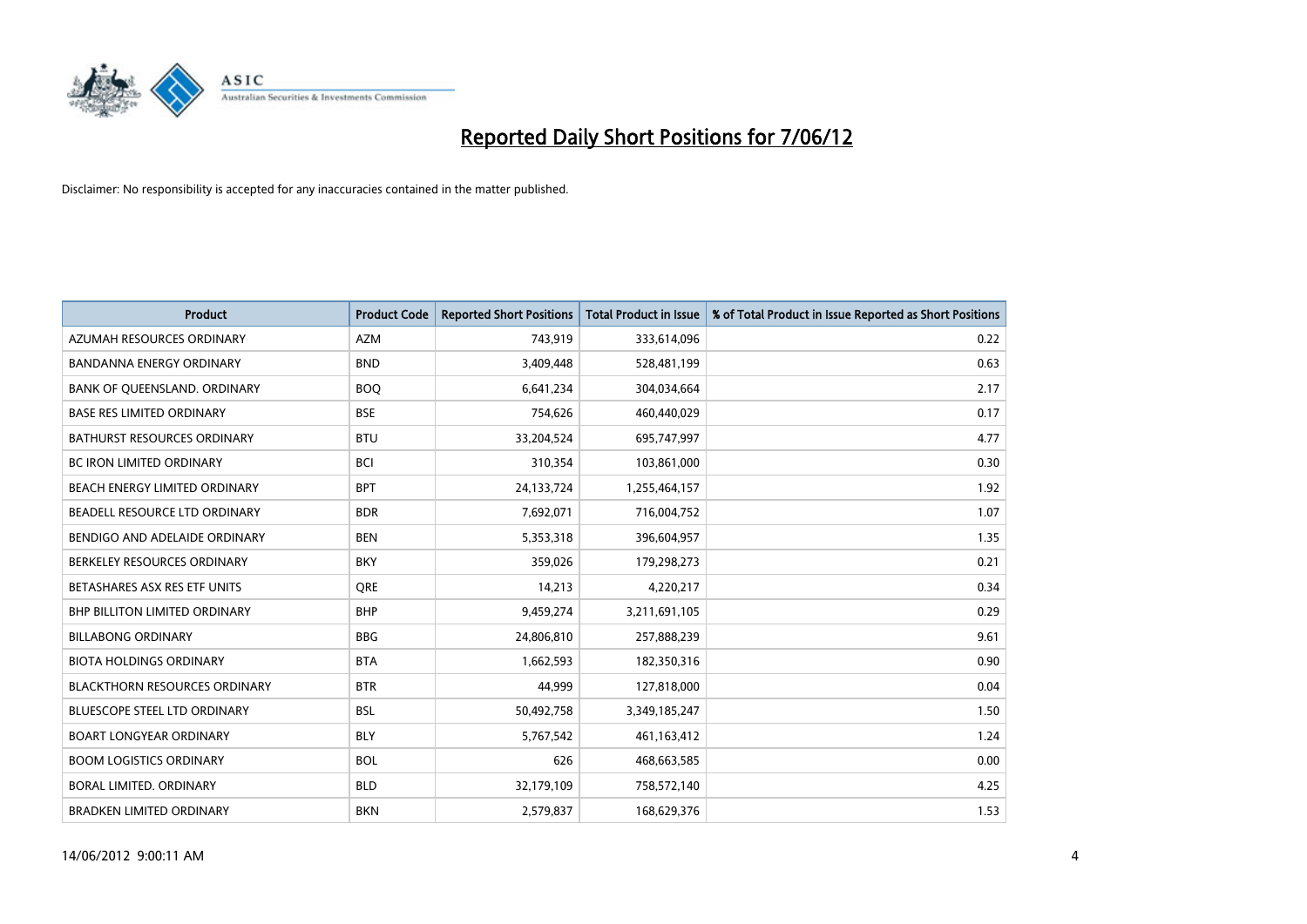

| <b>Product</b>                          | <b>Product Code</b> | <b>Reported Short Positions</b> | <b>Total Product in Issue</b> | % of Total Product in Issue Reported as Short Positions |
|-----------------------------------------|---------------------|---------------------------------|-------------------------------|---------------------------------------------------------|
| <b>BRAMBLES LIMITED ORDINARY</b>        | <b>BXB</b>          | 17,672,223                      | 1,480,975,746                 | 1.16                                                    |
| BRAMBLES LIMITED RTS22-JUN-12FORUSDEF   | <b>BXBR</b>         | 13,006                          | 74,048,788                    | 0.01                                                    |
| BREVILLE GROUP LTD ORDINARY             | <b>BRG</b>          | 52,708                          | 130,095,322                   | 0.04                                                    |
| <b>BRICKWORKS LIMITED ORDINARY</b>      | <b>BKW</b>          | 28,015                          | 147,567,333                   | 0.02                                                    |
| <b>BROCKMAN RESOURCES ORDINARY</b>      | <b>BRM</b>          | 64,085                          | 145,053,151                   | 0.05                                                    |
| BT INVESTMENT MNGMNT ORDINARY           | <b>BTT</b>          | 1,554                           | 267,906,977                   | 0.00                                                    |
| <b>BURU ENERGY ORDINARY</b>             | <b>BRU</b>          | 9,257,736                       | 234,340,477                   | 3.94                                                    |
| <b>BWP TRUST ORDINARY UNITS</b>         | <b>BWP</b>          | 534,168                         | 525,255,093                   | 0.10                                                    |
| CABCHARGE AUSTRALIA ORDINARY            | CAB                 | 379,383                         | 120,437,014                   | 0.31                                                    |
| CALTEX AUSTRALIA ORDINARY               | <b>CTX</b>          | 5,942,503                       | 270,000,000                   | 2.18                                                    |
| CAMPBELL BROTHERS ORDINARY              | <b>CPB</b>          | 1,220,488                       | 67,503,411                    | 1.78                                                    |
| CAPE LAMBERT RES LTD ORDINARY           | <b>CFE</b>          | 595,053                         | 689,108,792                   | 0.08                                                    |
| CARABELLA RES LTD ORDINARY              | <b>CLR</b>          | 407,463                         | 133,642,797                   | 0.32                                                    |
| <b>CARBON ENERGY ORDINARY</b>           | <b>CNX</b>          | 33,501                          | 772,586,709                   | 0.00                                                    |
| <b>CARDNO LIMITED ORDINARY</b>          | CDD                 | 223,594                         | 138,103,523                   | 0.17                                                    |
| CARNARVON PETROLEUM ORDINARY            | <b>CVN</b>          | 48,582                          | 694,644,634                   | 0.01                                                    |
| CARSALES.COM LTD ORDINARY               | <b>CRZ</b>          | 25,947,052                      | 233,689,223                   | 11.08                                                   |
| CASH CONVERTERS ORDINARY                | CCV                 | 41,599                          | 379,761,025                   | 0.01                                                    |
| CENTRO RETAIL AUST ORD/UNIT STAPLED SEC | <b>CRF</b>          | 19,112,724                      | 1,340,723,189                 | 1.41                                                    |
| CERAMIC FUEL CELLS ORDINARY             | <b>CFU</b>          | 148,033                         | 1,366,298,863                 | 0.01                                                    |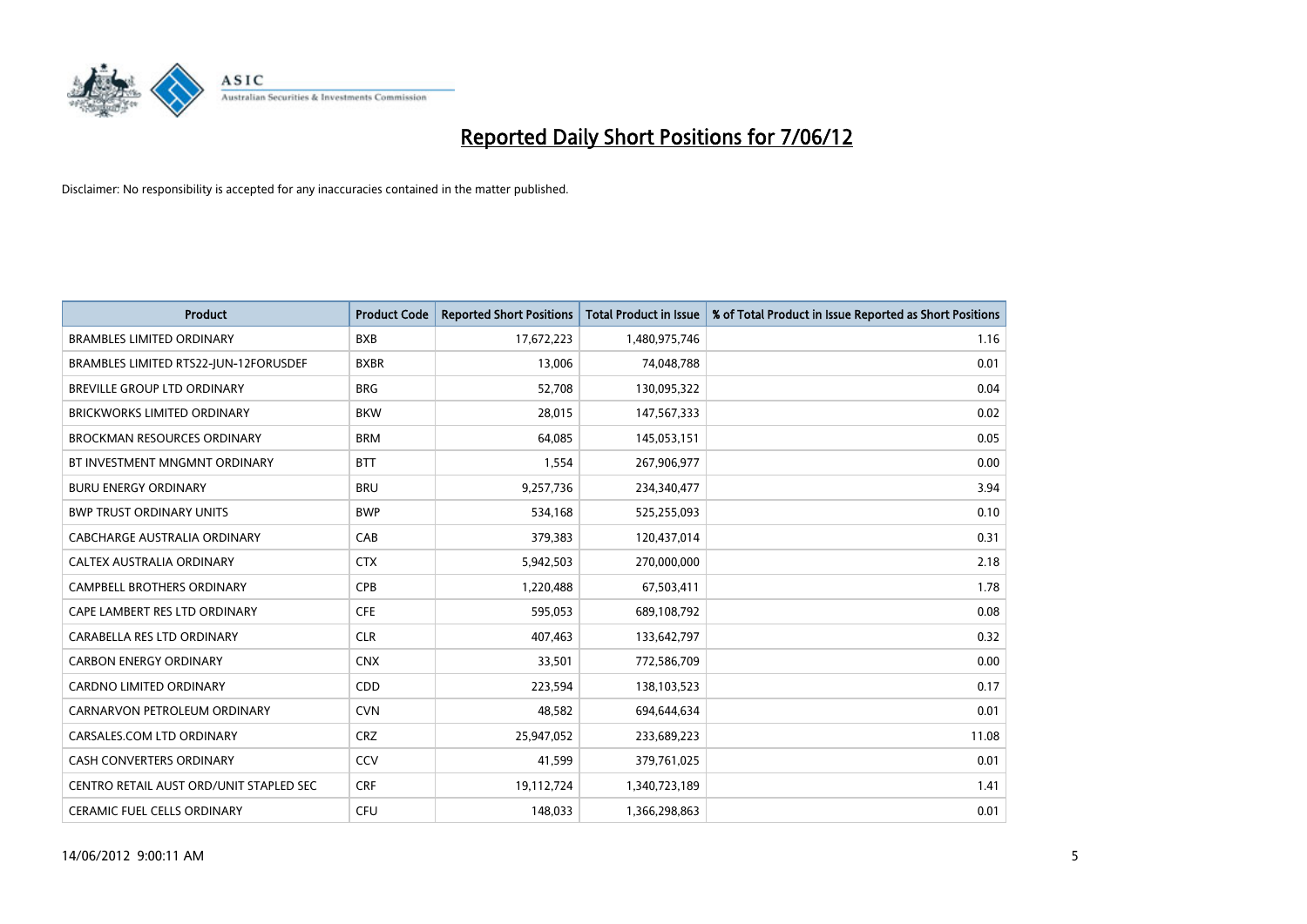

| <b>Product</b>                           | <b>Product Code</b> | <b>Reported Short Positions</b> | <b>Total Product in Issue</b> | % of Total Product in Issue Reported as Short Positions |
|------------------------------------------|---------------------|---------------------------------|-------------------------------|---------------------------------------------------------|
| CFS RETAIL PROPERTY STAPLED SEC. DEF SET | <b>CFXDA</b>        | 38,390,935                      | 2,835,288,808                 | 1.36                                                    |
| CGA MINING LIMITED ORDINARY              | <b>CGX</b>          | 160,797                         | 337,725,726                   | 0.05                                                    |
| CHALLENGER DIV.PRO. STAPLED UNITS        | <b>CDI</b>          | 122,845                         | 860,977,302                   | 0.01                                                    |
| CHALLENGER INFRAST. STAPLED UNITS        | <b>CIF</b>          | 371,893                         | 316,223,785                   | 0.12                                                    |
| <b>CHALLENGER LIMITED ORDINARY</b>       | <b>CGF</b>          | 9,493,446                       | 546, 347, 707                 | 1.74                                                    |
| CHARTER HALL GROUP STAPLED US PROHIBIT.  | CHC                 | 142,014                         | 296,846,225                   | 0.04                                                    |
| <b>CHARTER HALL RETAIL UNITS</b>         | <b>COR</b>          | 847,026                         | 299,628,571                   | 0.28                                                    |
| <b>CHORUS LIMITED ORDINARY</b>           | <b>CNU</b>          | 1,065,078                       | 385,082,123                   | 0.28                                                    |
| CITIGOLD CORP LTD ORDINARY               | <b>CTO</b>          | 1,355,317                       | 1,105,078,301                 | 0.12                                                    |
| <b>CLOUGH LIMITED ORDINARY</b>           | <b>CLO</b>          | 123,893                         | 773,490,454                   | 0.01                                                    |
| CNPR GRP UNITS/ORD STAPLED               | <b>CNP</b>          | 2,537                           | 972,414,514                   | 0.00                                                    |
| COAL OF AFRICA LTD ORDINARY              | <b>CZA</b>          | 337,489                         | 662,484,573                   | 0.05                                                    |
| COALSPUR MINES LTD ORDINARY              | <b>CPL</b>          | 5,940,031                       | 620,729,899                   | 0.94                                                    |
| <b>COBAR CONSOLIDATED ORDINARY</b>       | CCU                 | 230,098                         | 210,101,187                   | 0.10                                                    |
| COCA-COLA AMATIL ORDINARY                | <b>CCL</b>          | 11,512,777                      | 761,319,007                   | 1.50                                                    |
| COCHLEAR LIMITED ORDINARY                | <b>COH</b>          | 6,056,674                       | 56,929,432                    | 10.59                                                   |
| <b>COCKATOO COAL ORDINARY</b>            | <b>COK</b>          | 16,694,001                      | 1,016,746,908                 | 1.65                                                    |
| <b>COFFEY INTERNATIONAL ORDINARY</b>     | <b>COF</b>          | 290,591                         | 255,833,165                   | 0.12                                                    |
| COKAL LTD ORDINARY                       | <b>CKA</b>          | 102,989                         | 411,046,892                   | 0.02                                                    |
| <b>COLLINS FOODS LTD ORDINARY</b>        | <b>CKF</b>          | 55,919                          | 93,000,003                    | 0.06                                                    |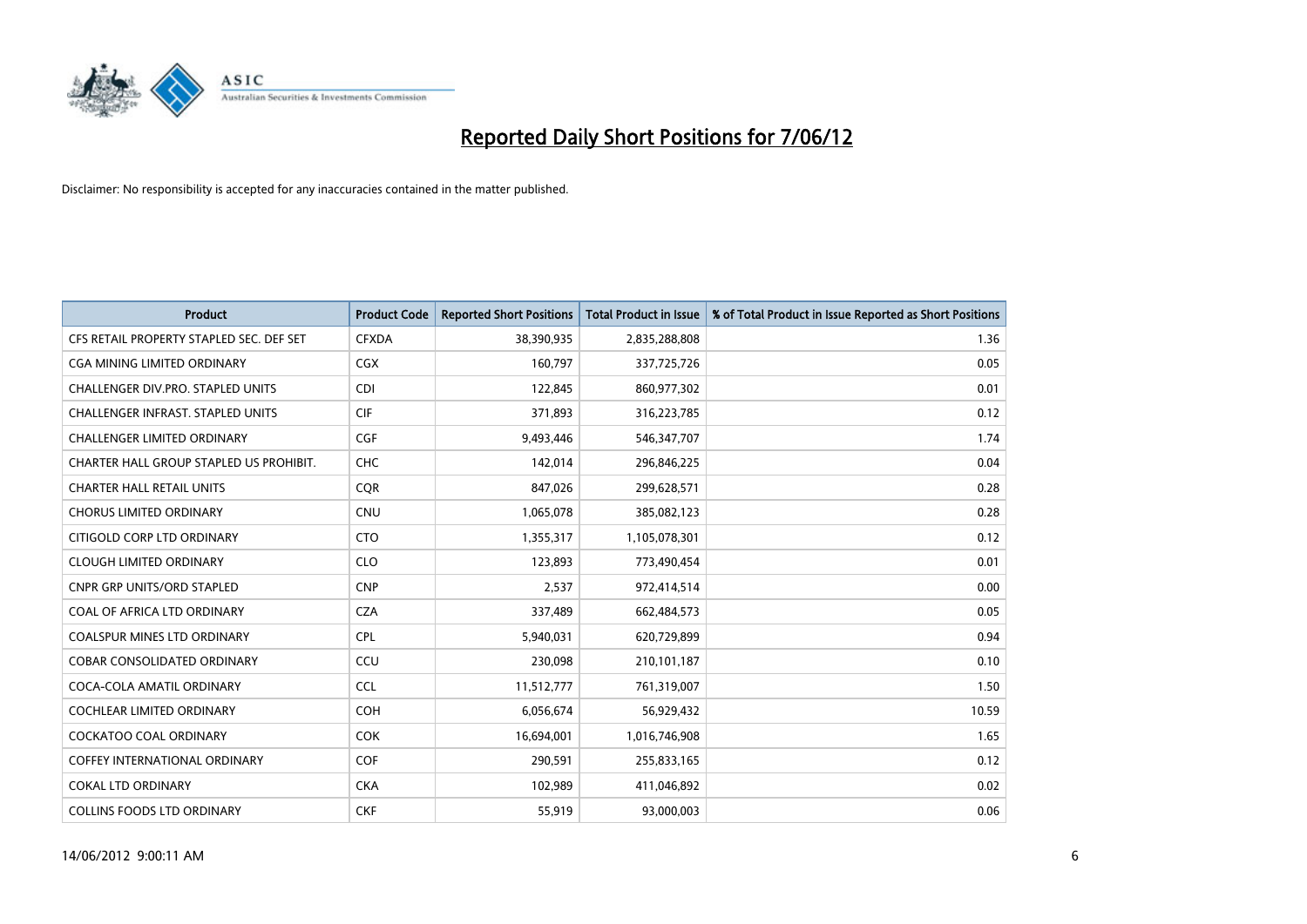

| <b>Product</b>                          | <b>Product Code</b> | <b>Reported Short Positions</b> | <b>Total Product in Issue</b> | % of Total Product in Issue Reported as Short Positions |
|-----------------------------------------|---------------------|---------------------------------|-------------------------------|---------------------------------------------------------|
| COMMONWEALTH BANK, ORDINARY             | <b>CBA</b>          | 29,645,851                      | 1,592,154,780                 | 1.82                                                    |
| <b>COMMONWEALTH PROP ORDINARY UNITS</b> | <b>CPA</b>          | 23,145,476                      | 2,347,003,413                 | 0.99                                                    |
| <b>COMPASS RESOURCES ORDINARY</b>       | <b>CMR</b>          | 7,472                           | 1,403,744,100                 | 0.00                                                    |
| <b>COMPUTERSHARE LTD ORDINARY</b>       | <b>CPU</b>          | 5,453,183                       | 555,664,059                   | 0.98                                                    |
| CONSOLIDATED MEDIA, ORDINARY            | <b>CMI</b>          | 1,442,274                       | 561,834,996                   | 0.25                                                    |
| CONTINENTAL COAL LTD ORDINARY           | CCC                 | 457,841                         | 430,742,398                   | 0.10                                                    |
| <b>COOPER ENERGY LTD ORDINARY</b>       | <b>COE</b>          | 512,557                         | 292,791,528                   | 0.17                                                    |
| <b>CREDIT CORP GROUP ORDINARY</b>       | <b>CCP</b>          | 42,337                          | 45,571,114                    | 0.10                                                    |
| <b>CROWN LIMITED ORDINARY</b>           | <b>CWN</b>          | 4,724,139                       | 728,394,185                   | 0.65                                                    |
| <b>CSG LIMITED ORDINARY</b>             | CSV                 | 688,185                         | 282,567,499                   | 0.23                                                    |
| <b>CSL LIMITED ORDINARY</b>             | <b>CSL</b>          | 5,042,104                       | 510,373,491                   | 0.98                                                    |
| <b>CSR LIMITED ORDINARY</b>             | <b>CSR</b>          | 34,925,163                      | 506,000,315                   | 6.92                                                    |
| <b>CUDECO LIMITED ORDINARY</b>          | CDU                 | 2,574,798                       | 190,159,476                   | 1.35                                                    |
| <b>CUE ENERGY RESOURCE ORDINARY</b>     | <b>CUE</b>          | 144,386                         | 698,119,720                   | 0.02                                                    |
| DART ENERGY LTD ORDINARY                | <b>DTE</b>          | 23,978,840                      | 768,645,654                   | 3.10                                                    |
| DAVID JONES LIMITED ORDINARY            | <b>DJS</b>          | 53,348,525                      | 528,655,600                   | 10.08                                                   |
| <b>DECMIL GROUP LIMITED ORDINARY</b>    | <b>DCG</b>          | 345,577                         | 166,492,757                   | 0.20                                                    |
| DEEP YELLOW LIMITED ORDINARY            | <b>DYL</b>          | 375                             | 1,128,736,403                 | 0.00                                                    |
| DEXUS PROPERTY GROUP STAPLED UNITS      | <b>DXS</b>          | 14,821,188                      | 4,839,024,176                 | 0.31                                                    |
| DISCOVERY METALS LTD ORDINARY           | <b>DML</b>          | 10,198,247                      | 442,128,231                   | 2.30                                                    |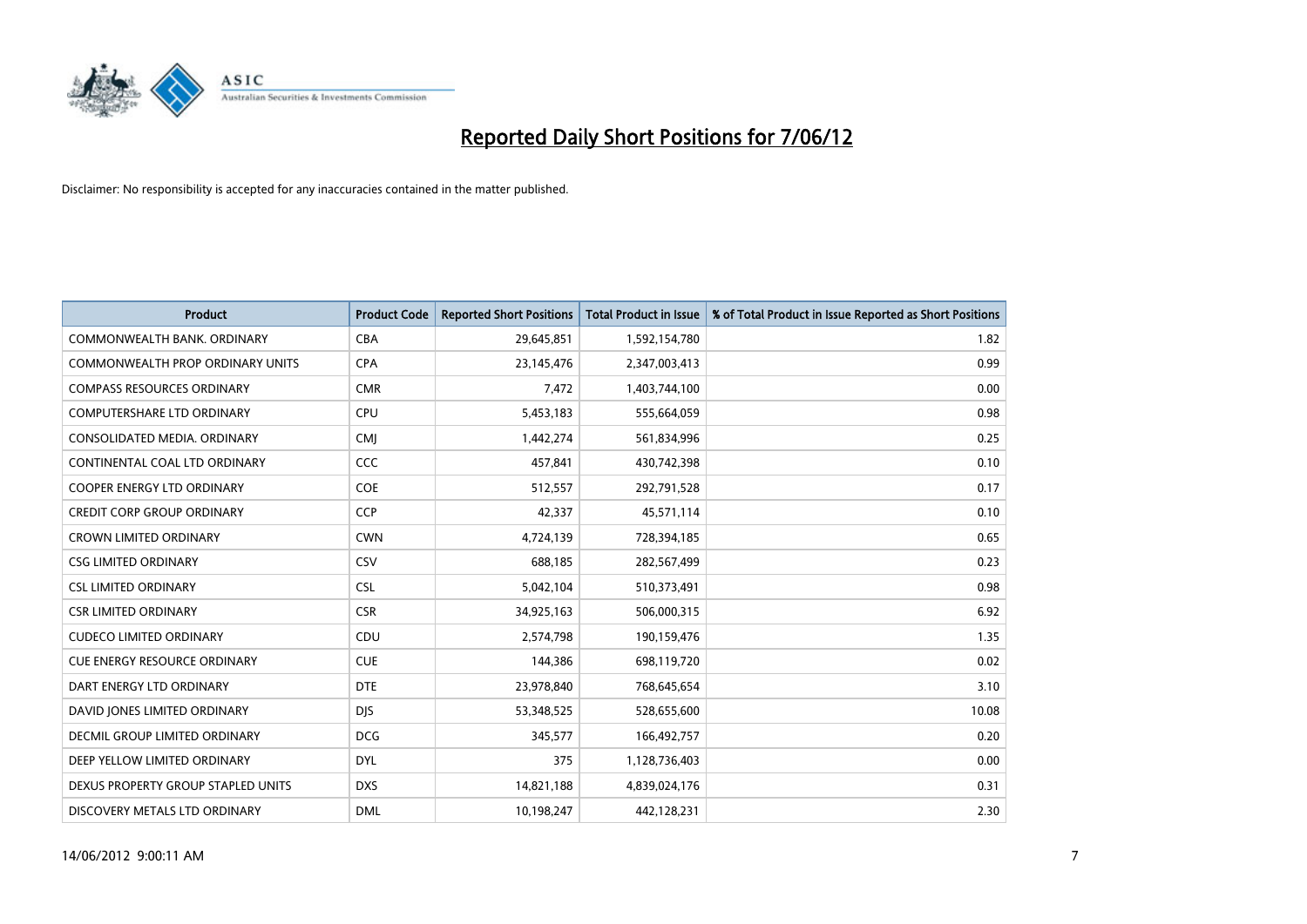

| <b>Product</b>                       | <b>Product Code</b> | <b>Reported Short Positions</b> | <b>Total Product in Issue</b> | % of Total Product in Issue Reported as Short Positions |
|--------------------------------------|---------------------|---------------------------------|-------------------------------|---------------------------------------------------------|
| DOMINO PIZZA ENTERPR ORDINARY        | <b>DMP</b>          | 412,177                         | 69,899,674                    | 0.59                                                    |
| DORAY MINERALS LTD ORDINARY          | <b>DRM</b>          | 29,919                          | 81,162,275                    | 0.04                                                    |
| DOWNER EDI LIMITED ORDINARY          | <b>DOW</b>          | 6,221,543                       | 429,100,296                   | 1.44                                                    |
| DRILLSEARCH ENERGY ORDINARY          | <b>DLS</b>          | 1,373,543                       | 337,449,196                   | 0.40                                                    |
| DUET GROUP STAPLED US PROHIBIT.      | <b>DUE</b>          | 3,547,889                       | 1,109,831,386                 | 0.32                                                    |
| DULUXGROUP LIMITED ORDINARY          | <b>DLX</b>          | 7,278,864                       | 367,456,259                   | 1.98                                                    |
| <b>DWS LTD ORDINARY</b>              | <b>DWS</b>          | 2,941                           | 132,362,763                   | 0.00                                                    |
| ECHO ENTERTAINMENT ORDINARY          | <b>EGP</b>          | 41,293,026                      | 688,019,737                   | 6.00                                                    |
| <b>ELDERS LIMITED ORDINARY</b>       | <b>ELD</b>          | 18,839,033                      | 448,598,480                   | 4.19                                                    |
| ELDORADO GOLD CORP CDI 1:1           | EAU                 | 31,609                          | 7,221,936                     | 0.45                                                    |
| ELEMENTAL MINERALS ORDINARY          | <b>ELM</b>          | 530,843                         | 243,614,280                   | 0.21                                                    |
| ELEMENTOS LIMITED ORDINARY           | <b>ELT</b>          | 16                              | 82,383,526                    | 0.00                                                    |
| <b>EMECO HOLDINGS ORDINARY</b>       | <b>EHL</b>          | 3,478,844                       | 631,237,586                   | 0.56                                                    |
| <b>ENDEAVOUR MIN CORP CDI 1:1</b>    | <b>EVR</b>          | 114,519                         | 117,139,706                   | 0.09                                                    |
| <b>ENERGY RESOURCES ORDINARY 'A'</b> | <b>ERA</b>          | 7,735,602                       | 517,725,062                   | 1.50                                                    |
| <b>ENERGY WORLD CORPOR. ORDINARY</b> | <b>EWC</b>          | 8,222,471                       | 1,734,166,672                 | 0.47                                                    |
| ENVESTRA LIMITED ORDINARY            | <b>ENV</b>          | 2,513,660                       | 1,572,392,111                 | 0.15                                                    |
| EQUATORIAL RES LTD ORDINARY          | EQX                 | 173,457                         | 117,235,353                   | 0.16                                                    |
| <b>EUROZ LIMITED ORDINARY</b>        | EZL                 | 26,690                          | 143,676,898                   | 0.02                                                    |
| EVOLUTION MINING LTD ORDINARY        | <b>EVN</b>          | 2,204,630                       | 707,105,713                   | 0.31                                                    |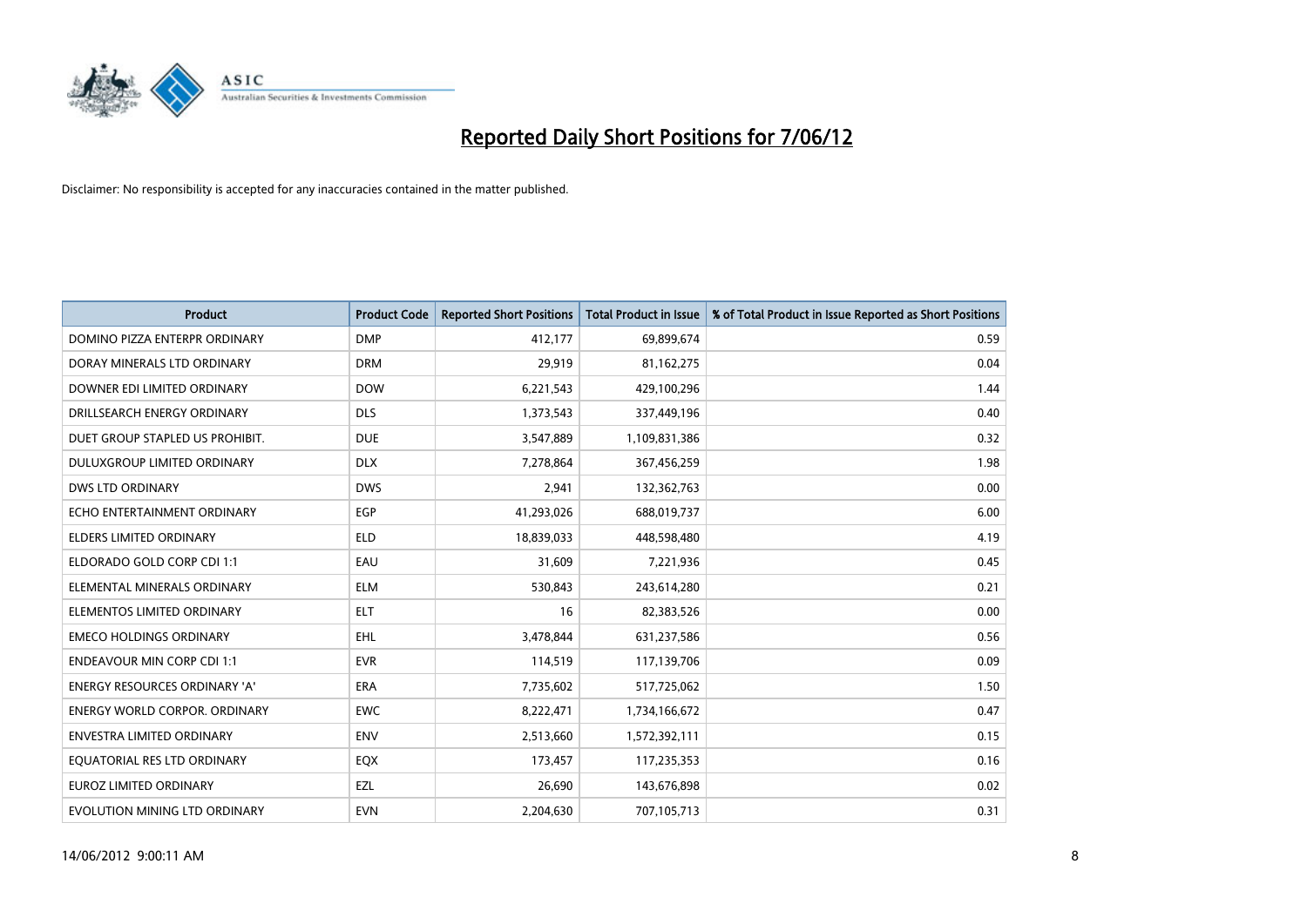

| <b>Product</b>                        | <b>Product Code</b> | <b>Reported Short Positions</b> | <b>Total Product in Issue</b> | % of Total Product in Issue Reported as Short Positions |
|---------------------------------------|---------------------|---------------------------------|-------------------------------|---------------------------------------------------------|
| <b>EXCO RESOURCES LTD ORDINARY</b>    | <b>EXS</b>          | 50,060                          | 356,044,187                   | 0.01                                                    |
| FAIRFAX MEDIA LTD ORDINARY            | <b>FXI</b>          | 269,297,039                     | 2,351,955,725                 | 11.46                                                   |
| <b>FAR LTD ORDINARY</b>               | <b>FAR</b>          | 22,182,285                      | 2,499,846,742                 | 0.89                                                    |
| FISHER & PAYKEL H. ORDINARY           | <b>FPH</b>          | 7,000                           | 530,053,399                   | 0.00                                                    |
| FKP PROPERTY GROUP STAPLED SECURITIES | <b>FKP</b>          | 27,990,268                      | 1,211,033,858                 | 2.31                                                    |
| FLEETWOOD CORP ORDINARY               | <b>FWD</b>          | 97,213                          | 59,217,793                    | 0.16                                                    |
| FLETCHER BUILDING ORDINARY            | <b>FBU</b>          | 5,299,538                       | 682,866,936                   | 0.77                                                    |
| FLEXIGROUP LIMITED ORDINARY           | <b>FXL</b>          | 32,623                          | 282,113,791                   | 0.00                                                    |
| <b>FLIGHT CENTRE ORDINARY</b>         | <b>FLT</b>          | 11,606,438                      | 100,039,833                   | 11.58                                                   |
| FLINDERS MINES LTD ORDINARY           | <b>FMS</b>          | 537,767                         | 1,821,300,404                 | 0.04                                                    |
| <b>FOCUS MINERALS LTD ORDINARY</b>    | <b>FML</b>          | 518,637                         | 4,320,773,701                 | 0.01                                                    |
| <b>FORGE GROUP LIMITED ORDINARY</b>   | FGE                 | 349,401                         | 86,169,014                    | 0.40                                                    |
| FORTESCUE METALS GRP ORDINARY         | <b>FMG</b>          | 156,172,238                     | 3,113,798,659                 | 4.99                                                    |
| <b>G.U.D. HOLDINGS ORDINARY</b>       | GUD                 | 683.135                         | 70,803,455                    | 0.98                                                    |
| <b>G8 EDUCATION LIMITED ORDINARY</b>  | <b>GEM</b>          | 95,492                          | 201,627,416                   | 0.05                                                    |
| <b>GALAXY RESOURCES ORDINARY</b>      | GXY                 | 7,655,750                       | 363,775,852                   | 2.11                                                    |
| <b>GEODYNAMICS LIMITED ORDINARY</b>   | GDY                 | 850                             | 406,452,608                   | 0.00                                                    |
| <b>GINDALBIE METALS LTD ORDINARY</b>  | GBG                 | 39,711,645                      | 1,247,487,454                 | 3.19                                                    |
| <b>GLOBAL CONSTRUCTION ORDINARY</b>   | GCS                 | 50,000                          | 116,464,741                   | 0.04                                                    |
| <b>GLOUCESTER COAL ORDINARY</b>       | GCL                 | 1,013,815                       | 202,905,967                   | 0.49                                                    |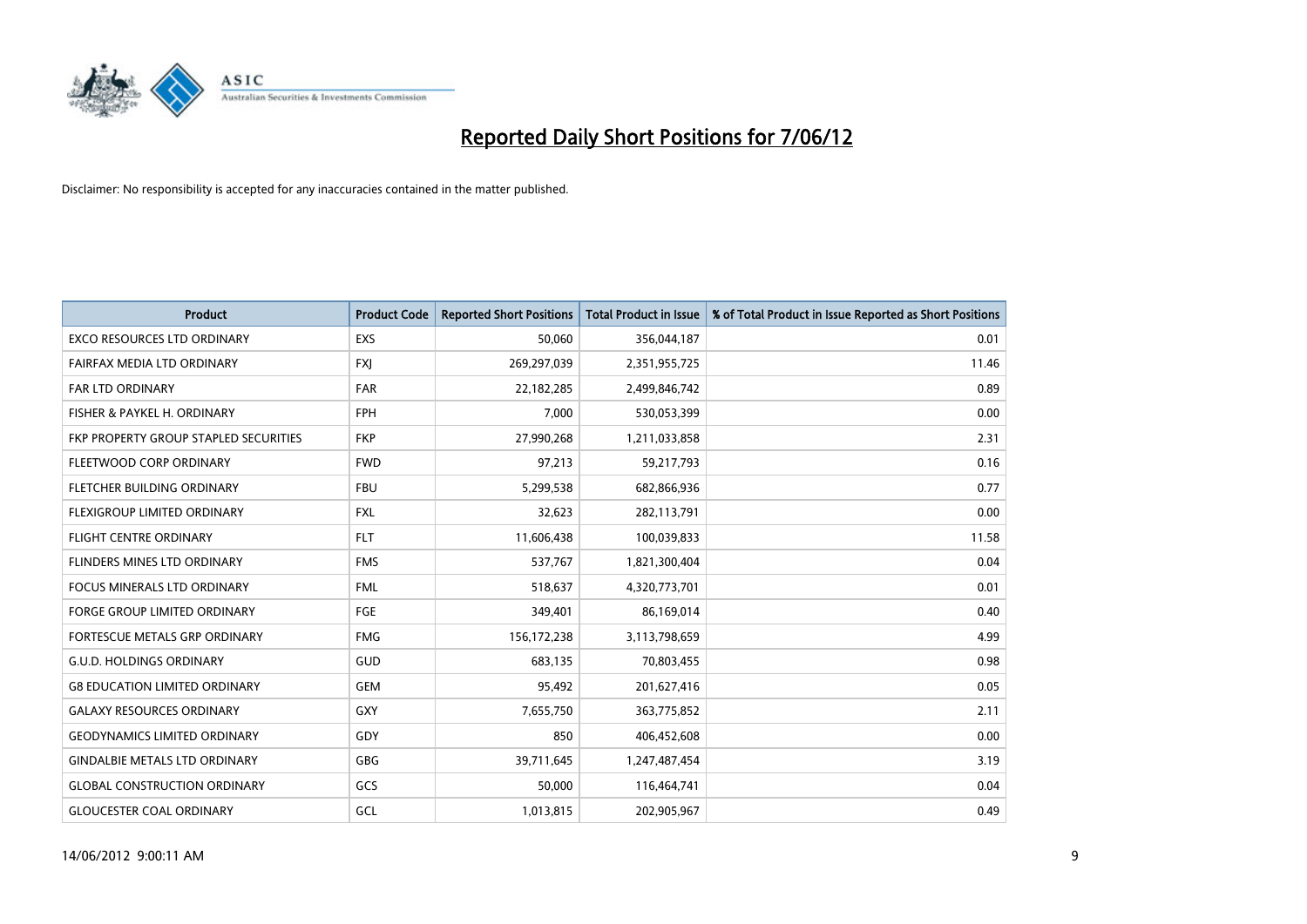

| <b>Product</b>                                   | <b>Product Code</b> | <b>Reported Short Positions</b> | <b>Total Product in Issue</b> | % of Total Product in Issue Reported as Short Positions |
|--------------------------------------------------|---------------------|---------------------------------|-------------------------------|---------------------------------------------------------|
| <b>GOLD ROAD RES LTD ORDINARY</b>                | <b>GOR</b>          | 200,694                         | 389,975,665                   | 0.06                                                    |
| <b>GOODMAN FIELDER, ORDINARY</b>                 | GFF                 | 36,173,923                      | 1,955,559,207                 | 1.85                                                    |
| <b>GOODMAN GROUP STAPLED US PROHIBIT.</b>        | <b>GMG</b>          | 4,125,303                       | 1,549,551,920                 | 0.26                                                    |
| <b>GPT GROUP STAPLED SEC.</b>                    | GPT                 | 7,692,704                       | 1,782,244,703                 | 0.41                                                    |
| <b>GRAINCORP LIMITED A CLASS ORDINARY</b>        | <b>GNC</b>          | 697,003                         | 198,318,900                   | 0.35                                                    |
| <b>GRANGE RESOURCES, ORDINARY</b>                | <b>GRR</b>          | 1,947,470                       | 1,154,766,592                 | 0.16                                                    |
| <b>GREENLAND MIN EN LTD ORDINARY</b>             | GGG                 | 3,910,970                       | 416,390,488                   | 0.93                                                    |
| <b>GROWTHPOINT PROPERTY ORD/UNIT STAPLED SEC</b> | GOZ                 | 124,754                         | 291,904,374                   | 0.05                                                    |
| <b>GRYPHON MINERALS LTD ORDINARY</b>             | GRY                 | 9,161,597                       | 348,264,983                   | 2.65                                                    |
| <b>GUILDFORD COAL LTD ORDINARY</b>               | <b>GUF</b>          | 1,890,809                       | 276,867,530                   | 0.68                                                    |
| <b>GUINNESS PEAT GROUP. CDI 1:1</b>              | <b>GPG</b>          | 15,000                          | 228,999,984                   | 0.01                                                    |
| <b>GUIARAT NRE COAL LTD ORDINARY</b>             | <b>GNM</b>          | 667,191                         | 993,137,858                   | 0.07                                                    |
| <b>GUNNS LIMITED ORDINARY</b>                    | <b>GNS</b>          | 29,942,724                      | 848,401,559                   | 3.52                                                    |
| <b>GWA GROUP LTD ORDINARY</b>                    | GWA                 | 16,680,408                      | 302,005,514                   | 5.51                                                    |
| HARVEY NORMAN ORDINARY                           | <b>HVN</b>          | 89,022,355                      | 1,062,316,784                 | 8.36                                                    |
| HASTIE GROUP LIMITED ORDINARY                    | <b>HST</b>          | 233,914                         | 137,353,504                   | 0.17                                                    |
| HASTINGS DIVERSIFIED STAPLED SECURITY            | <b>HDF</b>          | 64,072                          | 530,001,072                   | 0.00                                                    |
| HAVILAH RESOURCES NL ORDINARY                    | <b>HAV</b>          | 126,344                         | 101,311,223                   | 0.12                                                    |
| <b>HENDERSON GROUP CDI 1:1</b>                   | <b>HGG</b>          | 4,845,658                       | 701,518,485                   | 0.70                                                    |
| HFA HOLDINGS LIMITED ORDINARY                    | <b>HFA</b>          | 3,809                           | 117,332,831                   | 0.00                                                    |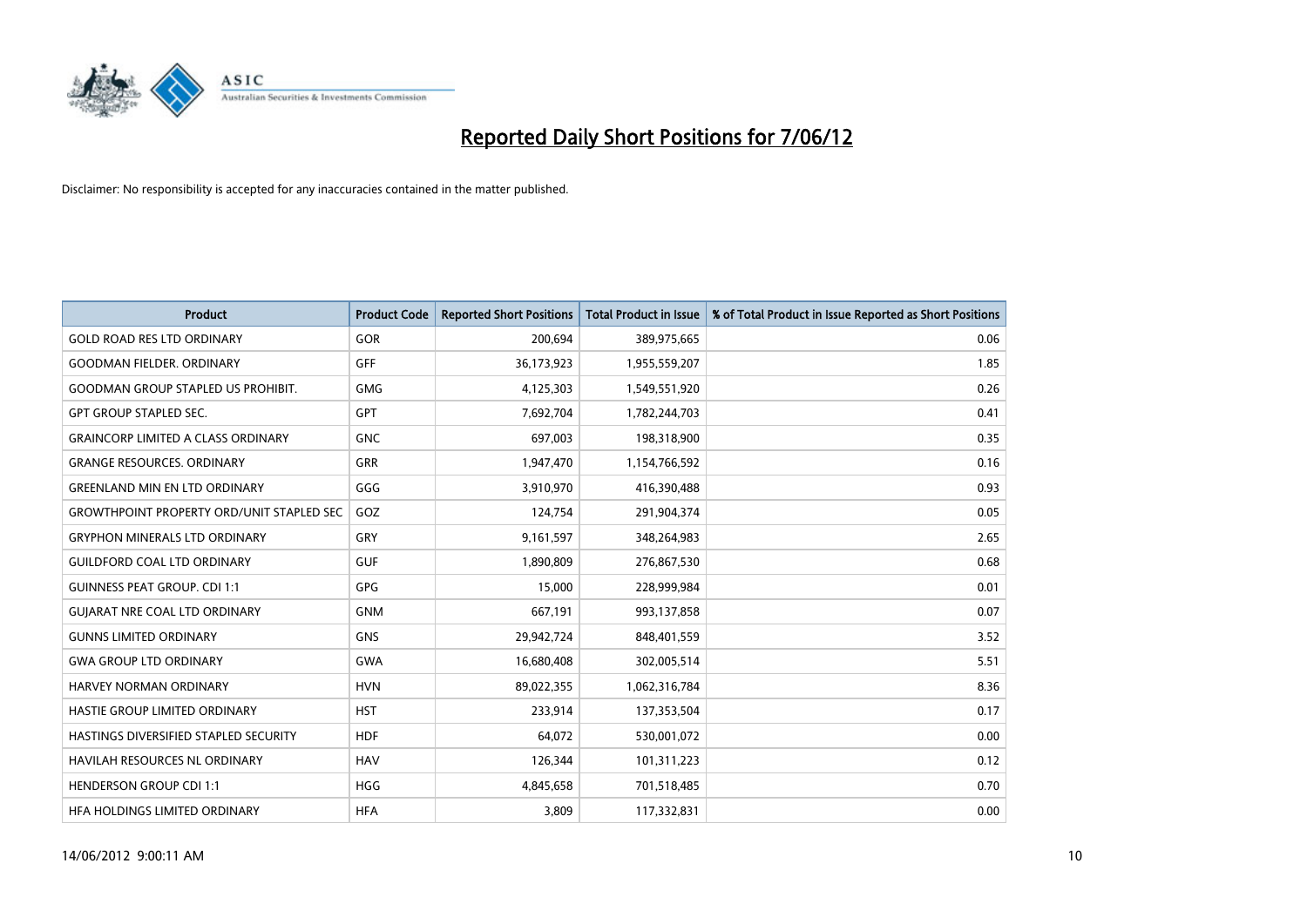

| <b>Product</b>                                | <b>Product Code</b> | <b>Reported Short Positions</b> | <b>Total Product in Issue</b> | % of Total Product in Issue Reported as Short Positions |
|-----------------------------------------------|---------------------|---------------------------------|-------------------------------|---------------------------------------------------------|
| <b>HIGHLANDS PACIFIC ORDINARY</b>             | <b>HIG</b>          | 68,532                          | 686,202,481                   | 0.01                                                    |
| HILLGROVE RES LTD ORDINARY                    | <b>HGO</b>          | 2,496,626                       | 793,698,575                   | 0.31                                                    |
| HILLS HOLDINGS LTD ORDINARY                   | <b>HIL</b>          | 2,362,258                       | 246,500,444                   | 0.95                                                    |
| HORIZON OIL LIMITED ORDINARY                  | <b>HZN</b>          | 27,369,931                      | 1,130,811,515                 | 2.42                                                    |
| <b>ICON ENERGY LIMITED ORDINARY</b>           | ICN                 | 6,415                           | 469,301,394                   | 0.00                                                    |
| <b>IINET LIMITED ORDINARY</b>                 | <b>IIN</b>          | 160,611                         | 160,968,847                   | 0.10                                                    |
| ILUKA RESOURCES ORDINARY                      | ILU                 | 38,002,331                      | 418,700,517                   | 9.05                                                    |
| <b>IMDEX LIMITED ORDINARY</b>                 | <b>IMD</b>          | 184,985                         | 208,250,426                   | 0.10                                                    |
| IMF (AUSTRALIA) LTD ORDINARY                  | <b>IMF</b>          | 102,786                         | 123,828,193                   | 0.08                                                    |
| <b>INCITEC PIVOT ORDINARY</b>                 | IPL                 | 3,743,849                       | 1,628,730,107                 | 0.22                                                    |
| INDEPENDENCE GROUP ORDINARY                   | <b>IGO</b>          | 9,845,038                       | 232,882,535                   | 4.24                                                    |
| <b>INDOPHIL RESOURCES ORDINARY</b>            | <b>IRN</b>          | 1,019,160                       | 1,203,146,194                 | 0.07                                                    |
| <b>INDUSTREA LIMITED ORDINARY</b>             | IDL                 | 485,156                         | 370,268,218                   | 0.13                                                    |
| <b>INFIGEN ENERGY STAPLED SECURITIES</b>      | <b>IFN</b>          | 5,753,172                       | 762,265,972                   | 0.76                                                    |
| <b>INSURANCE AUSTRALIA ORDINARY</b>           | IAG                 | 2,973,331                       | 2,079,034,021                 | 0.12                                                    |
| INTEGRA MINING LTD, ORDINARY                  | IGR                 | 3,112,420                       | 846,293,881                   | 0.38                                                    |
| <b>INTREPID MINES ORDINARY</b>                | <b>IAU</b>          | 11,558,943                      | 525,733,428                   | 2.18                                                    |
| <b>INVESTA OFFICE FUND STAPLED SECURITIES</b> | <b>IOF</b>          | 2,375,910                       | 614,047,458                   | 0.38                                                    |
| <b>INVOCARE LIMITED ORDINARY</b>              | <b>IVC</b>          | 3,389,228                       | 110,030,298                   | 3.07                                                    |
| ION LIMITED ORDINARY                          | <b>ION</b>          | 164,453                         | 256,365,105                   | 0.06                                                    |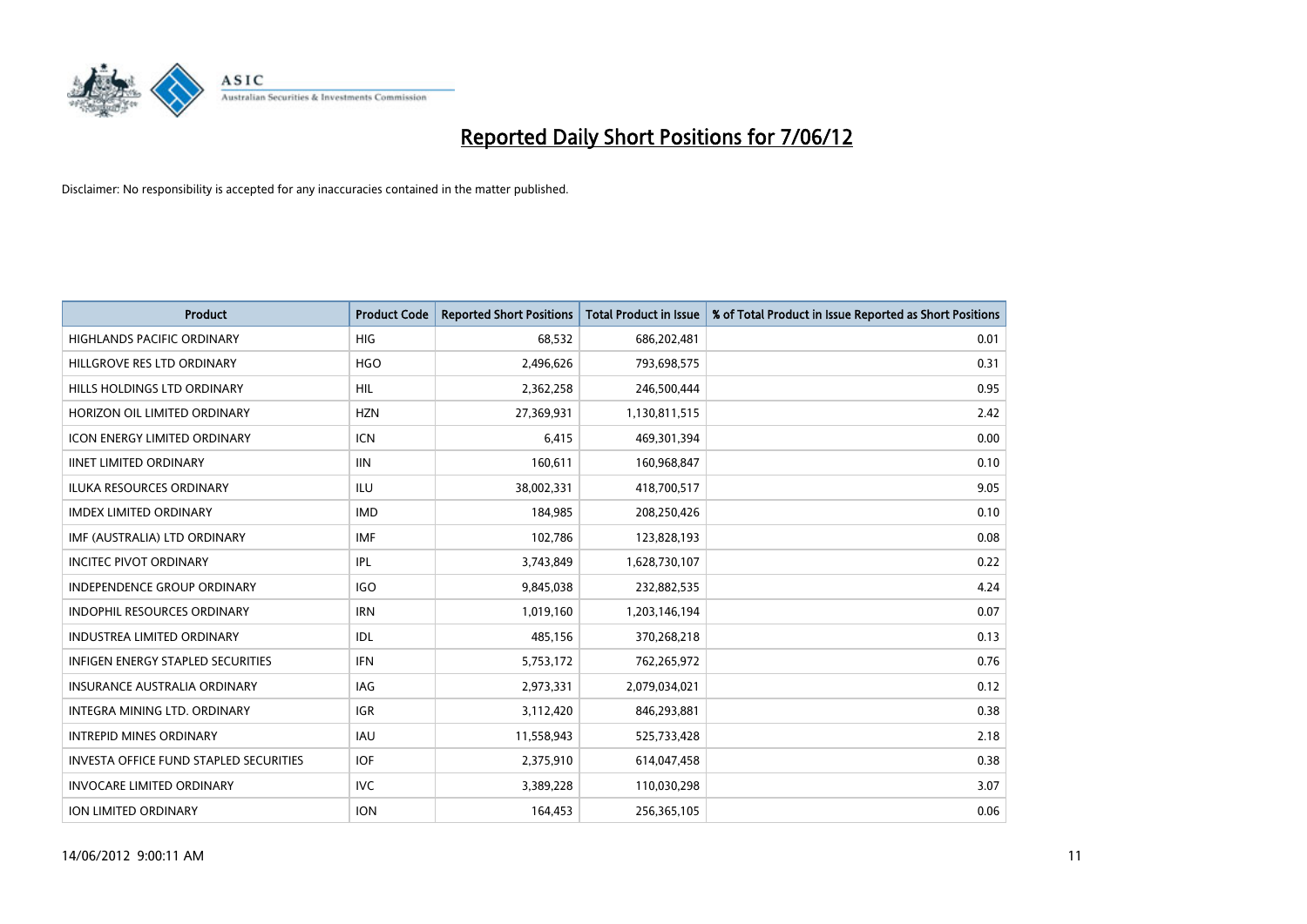

| <b>Product</b>                            | <b>Product Code</b> | <b>Reported Short Positions</b> | <b>Total Product in Issue</b> | % of Total Product in Issue Reported as Short Positions |
|-------------------------------------------|---------------------|---------------------------------|-------------------------------|---------------------------------------------------------|
| <b>IOOF HOLDINGS LTD ORDINARY</b>         | IFL                 | 637,872                         | 229,794,395                   | 0.28                                                    |
| <b>IPROPERTY GROUP LTD ORDINARY</b>       | <b>IPP</b>          | 266,470                         | 169,662,302                   | 0.16                                                    |
| <b>IRESS LIMITED ORDINARY</b>             | <b>IRE</b>          | 3,025,052                       | 127,036,010                   | 2.37                                                    |
| <b>IRON ORE HOLDINGS ORDINARY</b>         | <b>IOH</b>          | 45,812                          | 165,912,170                   | 0.02                                                    |
| ISHARES MSCI AUS 200 ISHARES MSCI AUS 200 | IOZ                 | 43,357                          | 4,352,373                     | 1.00                                                    |
| ISHARES S&P HIGH DIV ISHARES S&P HIGH DIV | <b>IHD</b>          | 99,114                          | 2,903,027                     | 3.41                                                    |
| ISHARES SMALL ORDS ISHARES SMALL ORDS     | <b>ISO</b>          | 415,387                         | 5,703,165                     | 7.28                                                    |
| <b>IVANHOE AUSTRALIA ORDINARY</b>         | <b>IVA</b>          | 2,705,772                       | 553,921,745                   | 0.48                                                    |
| JAMES HARDIE INDUST CHESS DEPOSITARY INT  | <b>IHX</b>          | 11,985,974                      | 437,226,225                   | 2.70                                                    |
| <b>JB HI-FI LIMITED ORDINARY</b>          | <b>JBH</b>          | 22,004,823                      | 98,850,643                    | 22.26                                                   |
| <b>JUPITER MINES ORDINARY</b>             | <b>IMS</b>          | 50,545                          | 1,806,834,044                 | 0.00                                                    |
| <b>KAGARA LTD ORDINARY</b>                | KZL                 | 3,445,879                       | 798,953,117                   | 0.42                                                    |
| KANGAROO RES LTD ORDINARY                 | <b>KRL</b>          | 183,108                         | 3,434,430,012                 | 0.00                                                    |
| KAROON GAS AUSTRALIA ORDINARY             | <b>KAR</b>          | 646,903                         | 221,420,769                   | 0.29                                                    |
| KASBAH RESOURCES ORDINARY                 | <b>KAS</b>          | 51,151                          | 371,912,596                   | 0.01                                                    |
| KATHMANDU HOLD LTD ORDINARY               | <b>KMD</b>          | 2,133,108                       | 200,000,000                   | 1.06                                                    |
| <b>KBL MINING LIMITED ORDINARY</b>        | <b>KBL</b>          | 1,820                           | 283,921,456                   | 0.00                                                    |
| <b>KENTOR GOLD LIMITED ORDINARY</b>       | KGL                 | 290                             | 106,209,874                   | 0.00                                                    |
| <b>KEYBRIDGE CAPITAL ORDINARY</b>         | <b>KBC</b>          | 1                               | 172,070,564                   | 0.00                                                    |
| KINGSGATE CONSOLID. ORDINARY              | <b>KCN</b>          | 4,976,938                       | 151,263,789                   | 3.30                                                    |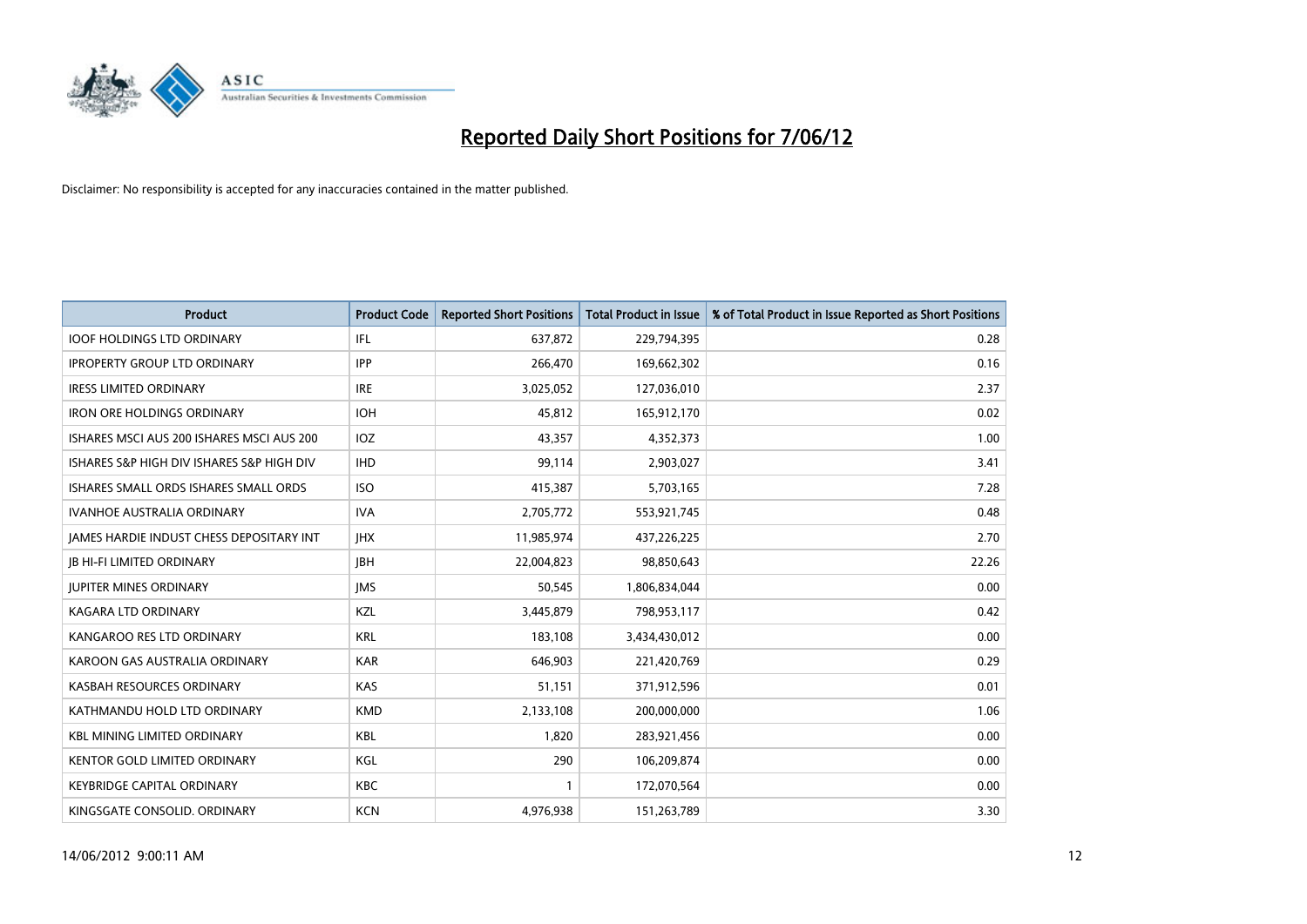

| <b>Product</b>                        | <b>Product Code</b> | <b>Reported Short Positions</b> | <b>Total Product in Issue</b> | % of Total Product in Issue Reported as Short Positions |
|---------------------------------------|---------------------|---------------------------------|-------------------------------|---------------------------------------------------------|
| KINGSROSE MINING LTD ORDINARY         | <b>KRM</b>          | 124,316                         | 279,891,562                   | 0.03                                                    |
| LEIGHTON HOLDINGS ORDINARY            | LEI                 | 7,463,605                       | 337,087,596                   | 2.21                                                    |
| LEND LEASE GROUP UNIT/ORD STAPLED     | LLC                 | 2,176,407                       | 572,789,827                   | 0.36                                                    |
| LINC ENERGY LTD ORDINARY              | <b>LNC</b>          | 31,179,450                      | 504,487,631                   | 6.17                                                    |
| LIQUEFIED NATURAL ORDINARY            | LNG                 | 276,054                         | 267,699,015                   | 0.10                                                    |
| LYNAS CORPORATION ORDINARY            | <b>LYC</b>          | 178,271,169                     | 1,714,846,913                 | 10.39                                                   |
| M2 TELECOMMUNICATION ORDINARY         | <b>MTU</b>          | 71,519                          | 156,571,954                   | 0.05                                                    |
| MACA LIMITED ORDINARY                 | <b>MLD</b>          | 36,060                          | 150,000,000                   | 0.02                                                    |
| <b>MACMAHON HOLDINGS ORDINARY</b>     | <b>MAH</b>          | 1,949,251                       | 738,631,705                   | 0.26                                                    |
| MACO ATLAS ROADS GRP ORDINARY STAPLED | <b>MQA</b>          | 2,690,445                       | 464,279,594                   | 0.58                                                    |
| MACQUARIE GROUP LTD ORDINARY          | <b>MQG</b>          | 7,096,970                       | 348,631,269                   | 2.01                                                    |
| MARENGO MINING ORDINARY               | <b>MGO</b>          | 39,850                          | 1,003,745,113                 | 0.00                                                    |
| <b>MATRIX C &amp; E LTD ORDINARY</b>  | <b>MCE</b>          | 733,500                         | 92,686,855                    | 0.78                                                    |
| MAVERICK DRILLING ORDINARY            | <b>MAD</b>          | 60,000                          | 267,594,286                   | 0.02                                                    |
| MCMILLAN SHAKESPEARE ORDINARY         | <b>MMS</b>          | 113,108                         | 74,523,965                    | 0.15                                                    |
| MEDUSA MINING LTD ORDINARY            | <b>MML</b>          | 2,736,101                       | 188,903,911                   | 1.45                                                    |
| MEO AUSTRALIA LTD ORDINARY            | <b>MEO</b>          | 280,483                         | 539,913,260                   | 0.05                                                    |
| <b>MERMAID MARINE ORDINARY</b>        | <b>MRM</b>          | 566,038                         | 219,453,350                   | 0.26                                                    |
| MESOBLAST LIMITED ORDINARY            | <b>MSB</b>          | 15,720,834                      | 284,478,361                   | 5.53                                                    |
| METALS X LIMITED ORDINARY             | <b>MLX</b>          | 918,549                         | 1,320,047,397                 | 0.07                                                    |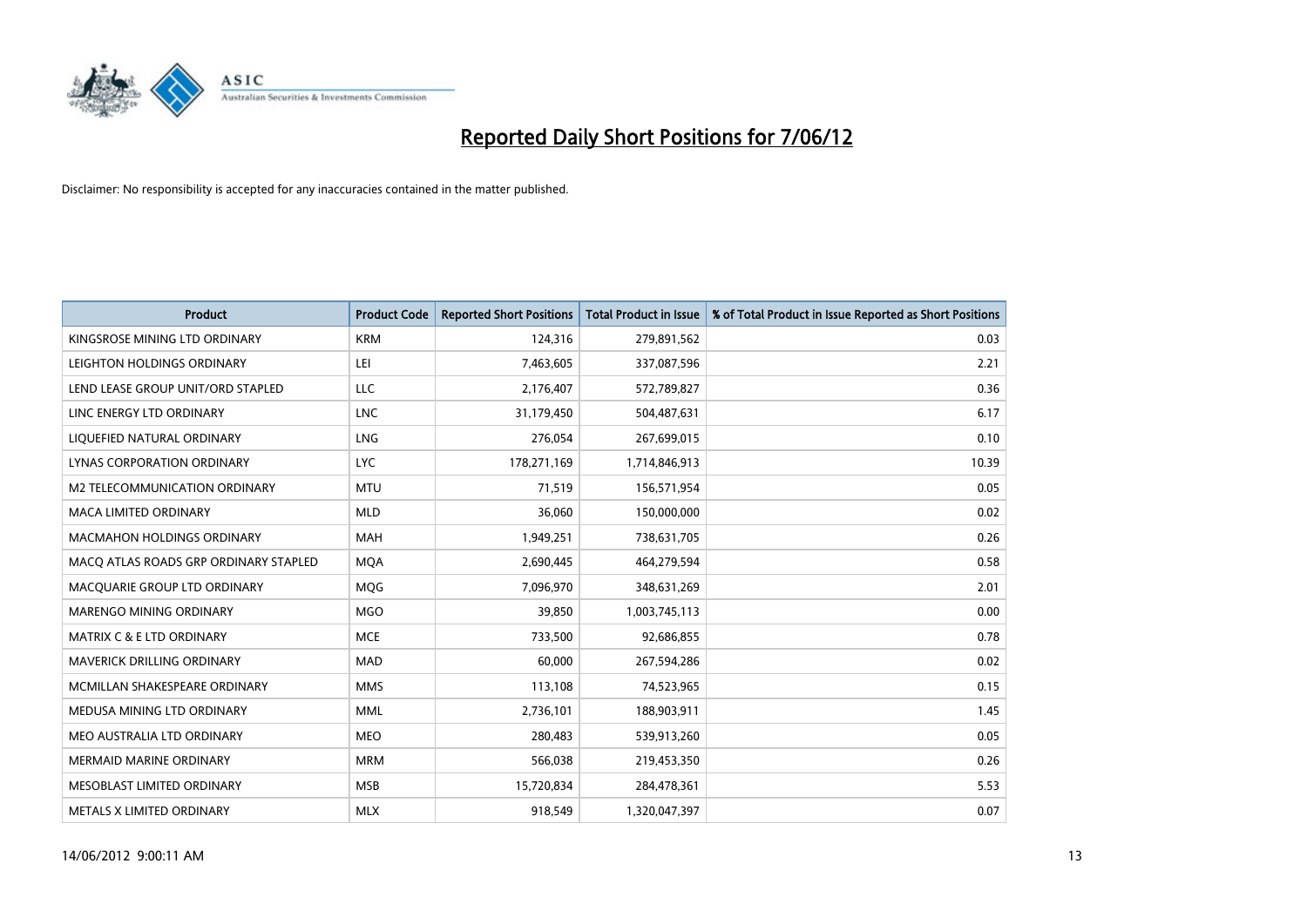

| <b>Product</b>                    | <b>Product Code</b> | <b>Reported Short Positions</b> | <b>Total Product in Issue</b> | % of Total Product in Issue Reported as Short Positions |
|-----------------------------------|---------------------|---------------------------------|-------------------------------|---------------------------------------------------------|
| METCASH LIMITED ORDINARY          | <b>MTS</b>          | 35,551,319                      | 771,345,864                   | 4.61                                                    |
| METGASCO LIMITED ORDINARY         | MEL                 | 248,617                         | 337,414,140                   | 0.07                                                    |
| METMINCO LIMITED ORDINARY         | <b>MNC</b>          | 6,388,212                       | 1,749,541,573                 | 0.36                                                    |
| MHM METALS LIMITED ORDINARY       | <b>MHM</b>          | 37,083                          | 105,304,831                   | 0.04                                                    |
| MICLYN EXP OFFSHR ORDINARY        | <b>MIO</b>          | 583,009                         | 278,515,705                   | 0.21                                                    |
| MILTON CORPORATION ORDINARY       | <b>MLT</b>          | 12,800                          | 121,625,655                   | 0.01                                                    |
| MINCOR RESOURCES NL ORDINARY      | <b>MCR</b>          | 2,087,144                       | 192,202,047                   | 1.09                                                    |
| MINERAL DEPOSITS ORDINARY         | <b>MDL</b>          | 93,451                          | 83,538,786                    | 0.12                                                    |
| MINERAL RESOURCES, ORDINARY       | <b>MIN</b>          | 811,226                         | 184,856,018                   | 0.43                                                    |
| MIRABELA NICKEL LTD ORDINARY      | <b>MBN</b>          | 23,322,069                      | 808,554,573                   | 2.87                                                    |
| MIRVAC GROUP STAPLED SECURITIES   | <b>MGR</b>          | 4,578,039                       | 3,418,236,755                 | 0.12                                                    |
| <b>MOLOPO ENERGY LTD ORDINARY</b> | <b>MPO</b>          | 1,153,081                       | 245,579,810                   | 0.48                                                    |
| MOLY MINES LIMITED ORDINARY       | <b>MOL</b>          | 113,974                         | 384,893,989                   | 0.03                                                    |
| MONADELPHOUS GROUP ORDINARY       | <b>MND</b>          | 2,494,669                       | 88,674,327                    | 2.80                                                    |
| MORTGAGE CHOICE LTD ORDINARY      | <b>MOC</b>          | 150,000                         | 120,319,572                   | 0.12                                                    |
| <b>MOUNT GIBSON IRON ORDINARY</b> | <b>MGX</b>          | 9,103,686                       | 1,085,516,652                 | 0.82                                                    |
| MURCHISON METALS LTD ORDINARY     | <b>MMX</b>          | 4,363,444                       | 450,093,277                   | 0.96                                                    |
| MYER HOLDINGS LTD ORDINARY        | <b>MYR</b>          | 64,953,475                      | 583,384,551                   | 11.11                                                   |
| <b>MYSTATE LIMITED ORDINARY</b>   | <b>MYS</b>          | 10,987                          | 86,977,573                    | 0.01                                                    |
| NATIONAL AUST. BANK ORDINARY      | <b>NAB</b>          | 16,973,489                      | 2,239,352,006                 | 0.74                                                    |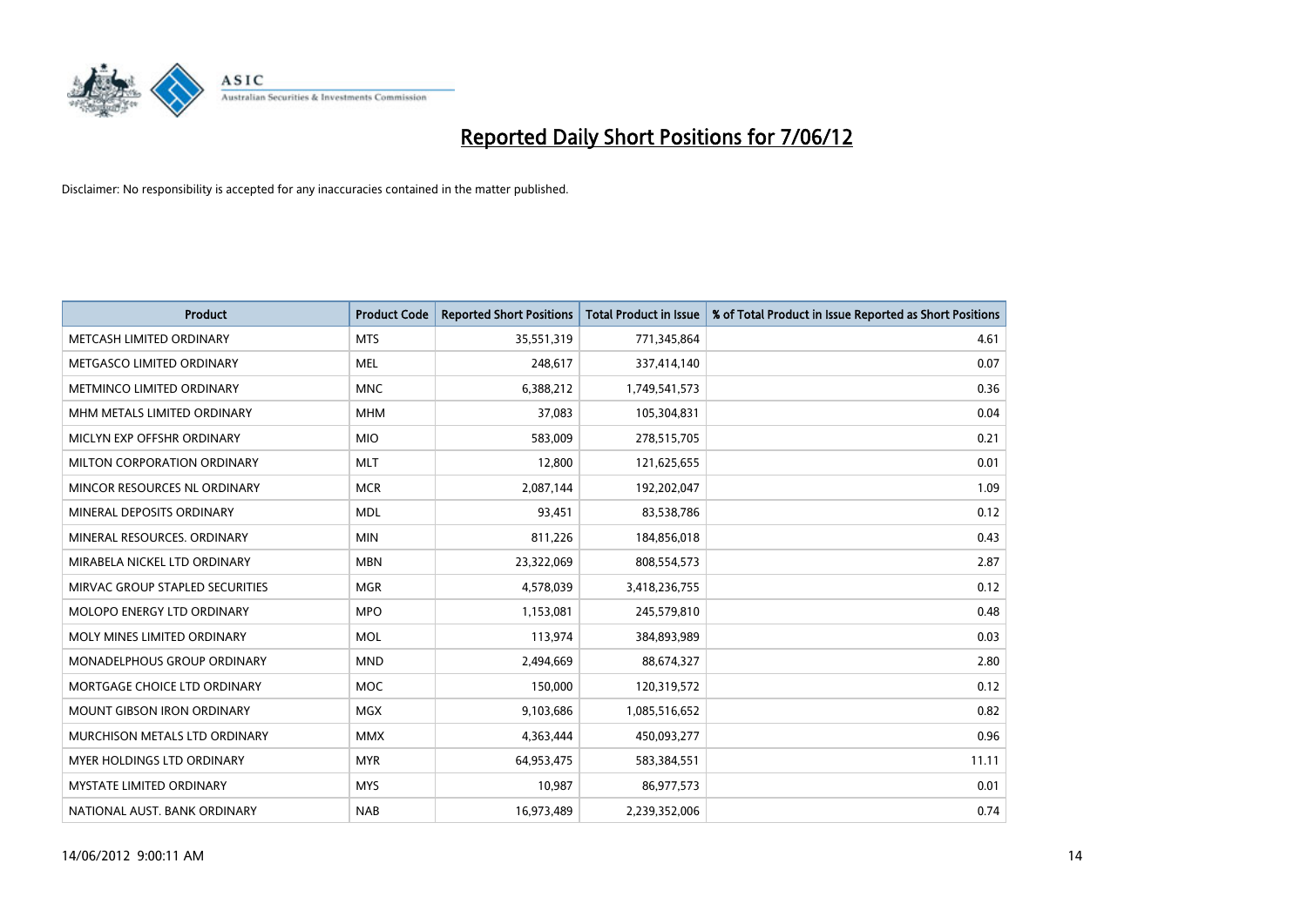

| <b>Product</b>                        | <b>Product Code</b> | <b>Reported Short Positions</b> | <b>Total Product in Issue</b> | % of Total Product in Issue Reported as Short Positions |
|---------------------------------------|---------------------|---------------------------------|-------------------------------|---------------------------------------------------------|
| NAVITAS LIMITED ORDINARY              | <b>NVT</b>          | 11,337,313                      | 375,318,628                   | 3.02                                                    |
| NEON ENERGY LIMITED ORDINARY          | <b>NEN</b>          | 893,085                         | 436,464,518                   | 0.21                                                    |
| NEW HOPE CORPORATION ORDINARY         | <b>NHC</b>          | 1,698,846                       | 830,411,534                   | 0.20                                                    |
| NEWCREST MINING ORDINARY              | <b>NCM</b>          | 1,699,419                       | 765,000,000                   | 0.21                                                    |
| NEWS CORP A NON-VOTING CDI            | <b>NWSLV</b>        | 3,187,563                       | 1,610,456,880                 | 0.20                                                    |
| NEWS CORP B VOTING CDI                | <b>NWS</b>          | 778,140                         | 798,520,953                   | 0.09                                                    |
| NEXTDC LIMITED ORDINARY               | <b>NXT</b>          | 971,435                         | 150,602,388                   | 0.64                                                    |
| NEXUS ENERGY LIMITED ORDINARY         | <b>NXS</b>          | 2,423,896                       | 1,329,821,159                 | 0.18                                                    |
| NIB HOLDINGS LIMITED ORDINARY         | <b>NHF</b>          | 179,417                         | 439,004,182                   | 0.04                                                    |
| NIDO PETROLEUM ORDINARY               | <b>NDO</b>          | 20                              | 1,389,163,151                 | 0.00                                                    |
| NOBLE MINERAL RES ORDINARY            | <b>NMG</b>          | 5,394,186                       | 591,294,002                   | 0.91                                                    |
| NORTHERN IRON LTD ORDINARY            | <b>NFE</b>          | 469,211                         | 369,980,113                   | 0.11                                                    |
| NORTHERN STAR ORDINARY                | <b>NST</b>          | 374,706                         | 402,170,706                   | 0.10                                                    |
| NRW HOLDINGS LIMITED ORDINARY         | <b>NWH</b>          | 1,176,747                       | 278,888,011                   | 0.43                                                    |
| NUCOAL RESOURCES LTD ORDINARY         | <b>NCR</b>          | 130,194                         | 768,612,354                   | 0.02                                                    |
| NUENERGY GAS LTD ORDINARY             | <b>NGY</b>          | 90,898                          | 179,197,984                   | 0.05                                                    |
| NUFARM LIMITED ORDINARY               | <b>NUF</b>          | 5,906,137                       | 262,142,247                   | 2.24                                                    |
| OAKTON LIMITED ORDINARY               | <b>OKN</b>          | 777,387                         | 93,800,235                    | 0.83                                                    |
| OCEANAGOLD CORP. CHESS DEPOSITARY INT | <b>OGC</b>          | 1,446,760                       | 262,834,376                   | 0.56                                                    |
| OIL SEARCH LTD ORDINARY               | OSH                 | 3,120,269                       | 1,331,356,047                 | 0.23                                                    |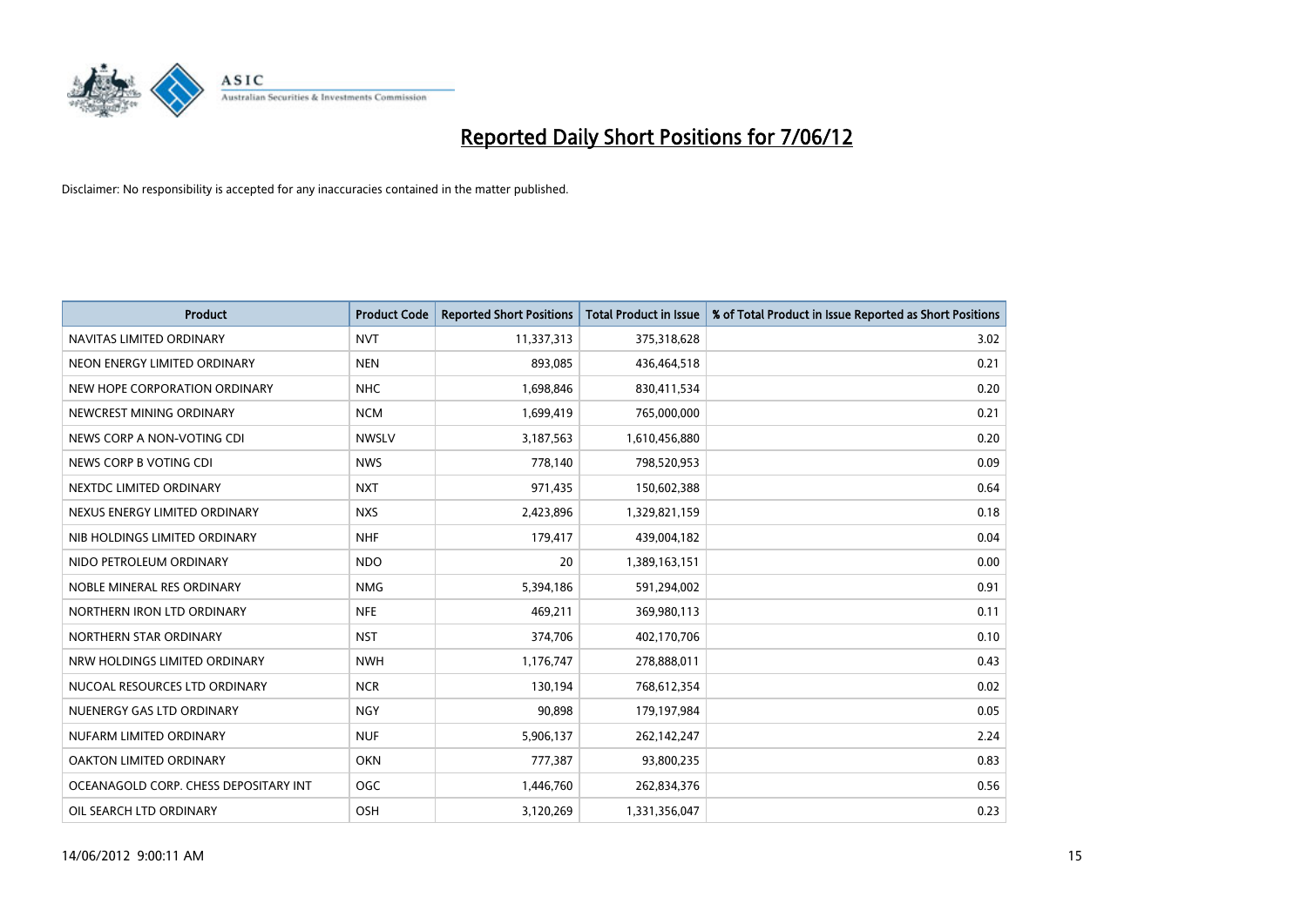

| <b>Product</b>                 | <b>Product Code</b> | <b>Reported Short Positions</b> | <b>Total Product in Issue</b> | % of Total Product in Issue Reported as Short Positions |
|--------------------------------|---------------------|---------------------------------|-------------------------------|---------------------------------------------------------|
| OM HOLDINGS LIMITED ORDINARY   | <b>OMH</b>          | 9,619,200                       | 604,105,150                   | 1.58                                                    |
| ONESTEEL LIMITED ORDINARY      | OST                 | 6,794,394                       | 1,345,665,626                 | 0.50                                                    |
| OPUS GROUP LTD ORDINARY        | <b>OPG</b>          | 1,250                           | 53,678,177                    | 0.00                                                    |
| ORICA LIMITED ORDINARY         | ORI                 | 2,904,432                       | 365,007,037                   | 0.76                                                    |
| ORIGIN ENERGY ORDINARY         | <b>ORG</b>          | 6,493,852                       | 1,089,519,638                 | 0.61                                                    |
| OROCOBRE LIMITED ORDINARY      | ORE                 | 92,977                          | 103,195,029                   | 0.09                                                    |
| OROTONGROUP LIMITED ORDINARY   | ORL                 | 355,682                         | 40,880,902                    | 0.86                                                    |
| OZ MINERALS ORDINARY           | OZL                 | 4,317,102                       | 308,785,193                   | 1.39                                                    |
| <b>PACIFIC BRANDS ORDINARY</b> | <b>PBG</b>          | 7,847,337                       | 912,915,695                   | 0.88                                                    |
| PALADIN ENERGY LTD ORDINARY    | <b>PDN</b>          | 70,602,276                      | 835,645,290                   | 8.44                                                    |
| PAN PACIFIC PETROL. ORDINARY   | PPP                 | 7,750                           | 588,612,110                   | 0.00                                                    |
| PANAUST LIMITED ORDINARY       | <b>PNA</b>          | 2,697,190                       | 604,599,995                   | 0.43                                                    |
| PANCONTINENTAL OIL ORDINARY    | <b>PCL</b>          | 464,209                         | 1,122,694,094                 | 0.04                                                    |
| PANORAMIC RESOURCES ORDINARY   | <b>PAN</b>          | 1,903,336                       | 207,050,710                   | 0.92                                                    |
| PAPERLINX LIMITED ORDINARY     | <b>PPX</b>          | 122,834                         | 609,280,761                   | 0.02                                                    |
| PAPILLON RES LTD ORDINARY      | PIR                 | 154,076                         | 243,514,325                   | 0.05                                                    |
| PEAK RESOURCES ORDINARY        | <b>PEK</b>          | 11,665                          | 207,916,802                   | 0.01                                                    |
| PEET LIMITED ORDINARY          | <b>PPC</b>          | 1,051,229                       | 320,170,604                   | 0.33                                                    |
| PENINSULA ENERGY LTD ORDINARY  | <b>PEN</b>          | 4,704,654                       | 2,170,064,828                 | 0.22                                                    |
| PERILYA LIMITED ORDINARY       | PEM                 | 399,619                         | 769,316,426                   | 0.05                                                    |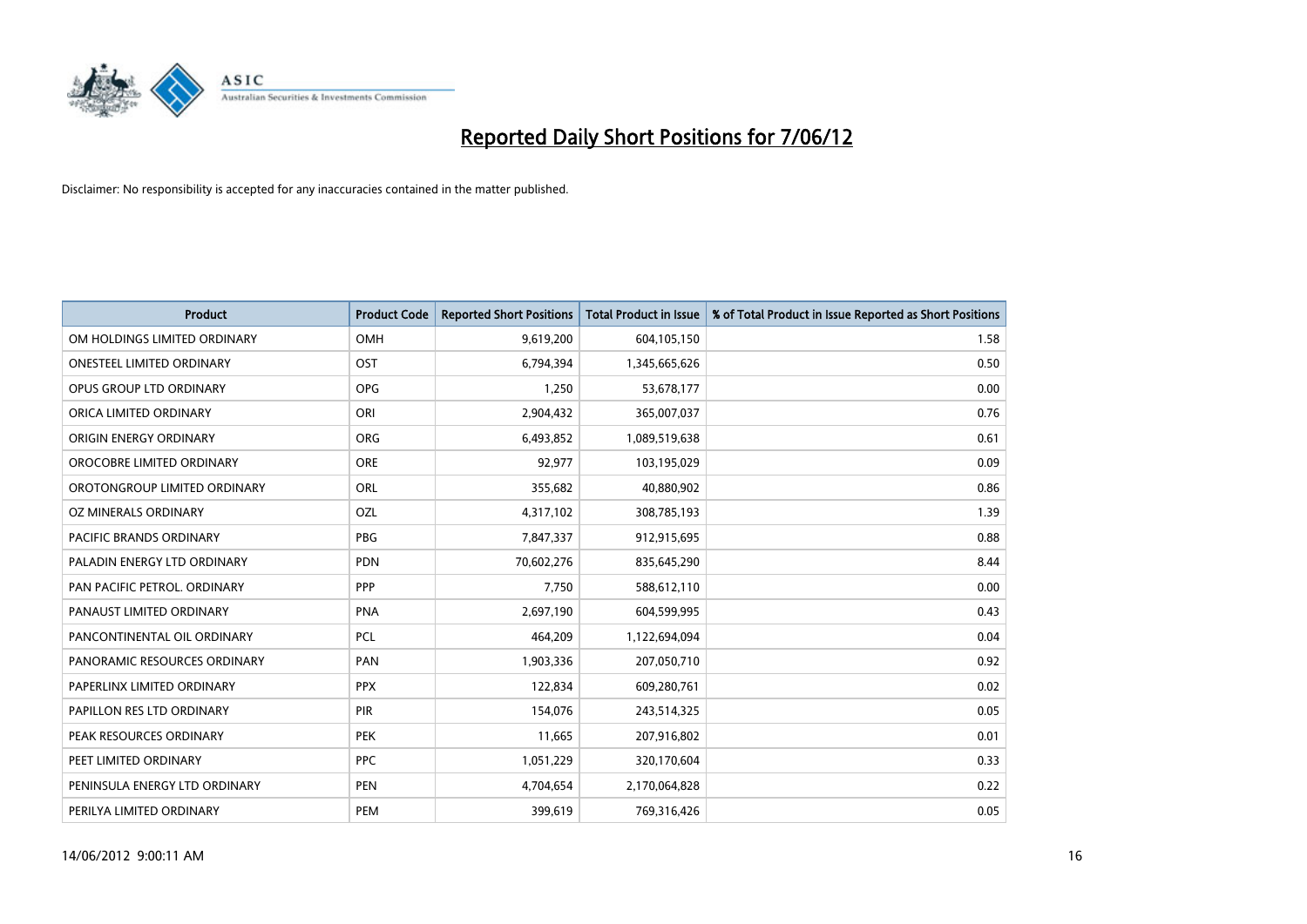

| <b>Product</b>                      | <b>Product Code</b> | <b>Reported Short Positions</b> | <b>Total Product in Issue</b> | % of Total Product in Issue Reported as Short Positions |
|-------------------------------------|---------------------|---------------------------------|-------------------------------|---------------------------------------------------------|
| PERPETUAL LIMITED ORDINARY          | PPT                 | 1,947,951                       | 41,980,678                    | 4.65                                                    |
| PERSEUS MINING LTD ORDINARY         | PRU                 | 9,675,098                       | 457,962,088                   | 2.08                                                    |
| PHARMAXIS LTD ORDINARY              | <b>PXS</b>          | 4,144,494                       | 306,455,989                   | 1.35                                                    |
| PHOSPHAGENICS LTD. ORDINARY         | <b>POH</b>          | 96,072                          | 1,020,215,957                 | 0.01                                                    |
| PLATINUM ASSET ORDINARY             | <b>PTM</b>          | 6,914,580                       | 561,347,878                   | 1.24                                                    |
| PLATINUM AUSTRALIA ORDINARY         | <b>PLA</b>          | 10,192                          | 504,968,043                   | 0.00                                                    |
| PMI GOLD CORP CDI 1:1               | <b>PVM</b>          | 33,859                          | 71,581,426                    | 0.05                                                    |
| PMP LIMITED ORDINARY                | <b>PMP</b>          | 114,862                         | 323,781,124                   | 0.03                                                    |
| PREMIER INVESTMENTS ORDINARY        | <b>PMV</b>          | 385,095                         | 155,260,377                   | 0.24                                                    |
| PRIMA BIOMED LTD ORDINARY           | <b>PRR</b>          | 3,760,699                       | 1,066,063,388                 | 0.35                                                    |
| PRIMARY HEALTH CARE ORDINARY        | <b>PRY</b>          | 9,942,163                       | 501,717,314                   | 1.98                                                    |
| PRIMEAG AUSTRALIA ORDINARY          | PAG                 | 252,516                         | 266,394,444                   | 0.09                                                    |
| PROGRAMMED ORDINARY                 | <b>PRG</b>          | 283,931                         | 118,173,778                   | 0.23                                                    |
| <b>QANTAS AIRWAYS ORDINARY</b>      | QAN                 | 10,598,449                      | 2,265,123,620                 | 0.47                                                    |
| OBE INSURANCE GROUP ORDINARY        | <b>OBE</b>          | 48,962,341                      | 1,181,682,557                 | 4.12                                                    |
| OR NATIONAL LIMITED ORDINARY        | <b>ORN</b>          | 10,037,889                      | 2,440,000,000                 | 0.39                                                    |
| ORXPHARMA LTD ORDINARY              | <b>ORX</b>          | 337,224                         | 144,577,206                   | 0.23                                                    |
| <b>QUBE LOGISTICS HLDG ORDINARY</b> | QUB                 | 2,680,998                       | 909,407,185                   | 0.30                                                    |
| RAMELIUS RESOURCES ORDINARY         | <b>RMS</b>          | 1,267,746                       | 335,906,949                   | 0.38                                                    |
| RAMSAY HEALTH CARE ORDINARY         | <b>RHC</b>          | 1,950,094                       | 202,081,252                   | 0.95                                                    |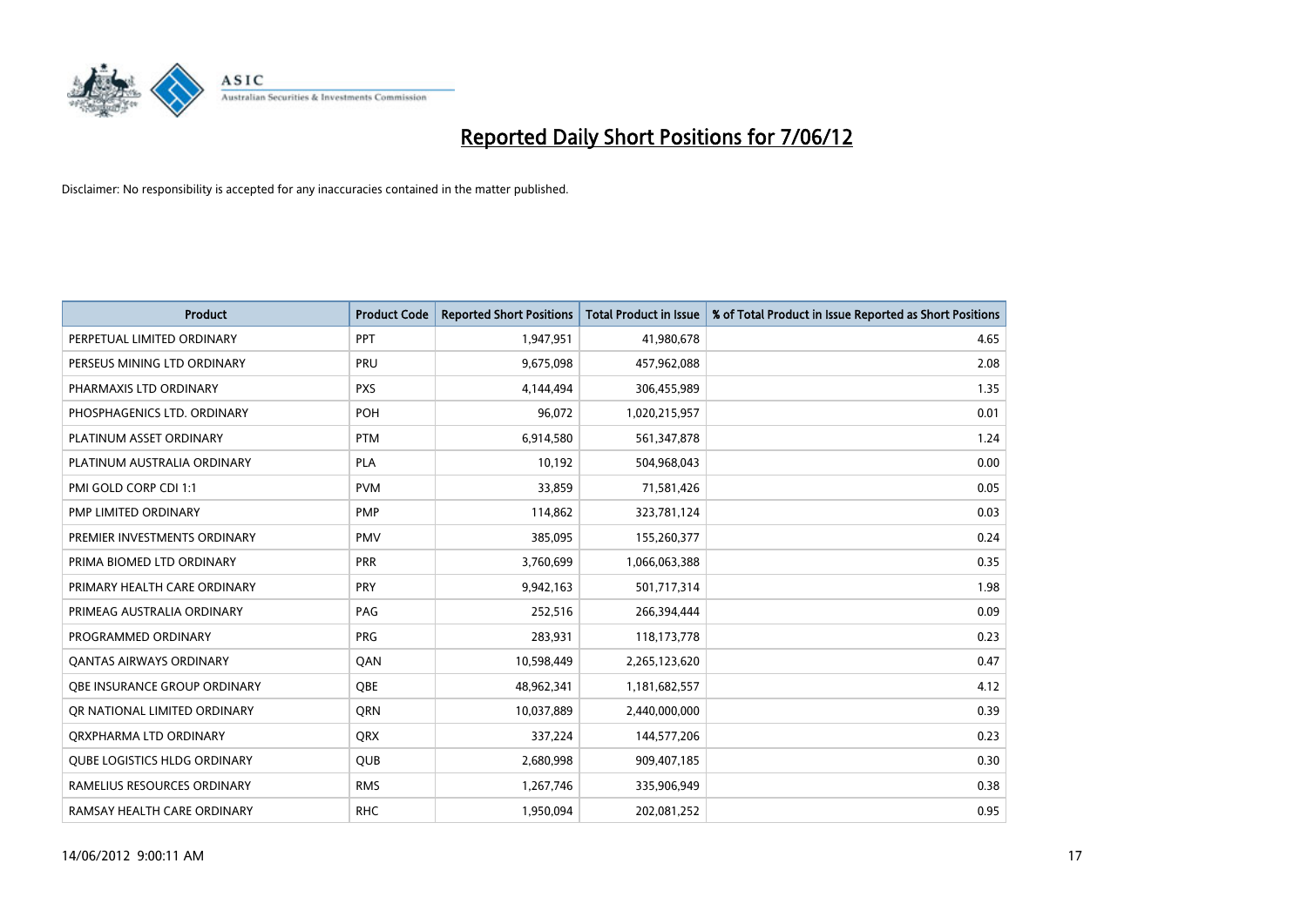

| <b>Product</b>                    | <b>Product Code</b> | <b>Reported Short Positions</b> | <b>Total Product in Issue</b> | % of Total Product in Issue Reported as Short Positions |
|-----------------------------------|---------------------|---------------------------------|-------------------------------|---------------------------------------------------------|
| RANGE RESOURCES LTD ORDINARY      | <b>RRS</b>          | 881,122                         | 2,118,880,660                 | 0.04                                                    |
| <b>RCR TOMLINSON ORDINARY</b>     | <b>RCR</b>          | 31,397                          | 131,997,456                   | 0.03                                                    |
| <b>REA GROUP ORDINARY</b>         | <b>REA</b>          | 209,970                         | 131,714,699                   | 0.16                                                    |
| RECKON LIMITED ORDINARY           | <b>RKN</b>          | 840,928                         | 129,488,015                   | 0.66                                                    |
| <b>RED 5 LIMITED ORDINARY</b>     | <b>RED</b>          | 23,568                          | 135,488,008                   | 0.02                                                    |
| <b>RED FORK ENERGY ORDINARY</b>   | <b>RFE</b>          | 426,079                         | 310,229,853                   | 0.13                                                    |
| REDBANK ENERGY LTD ORDINARY       | AEJ                 | 19                              | 786,287                       | 0.00                                                    |
| REDFLEX HOLDINGS ORDINARY         | <b>RDF</b>          | $\overline{2}$                  | 110,345,599                   | 0.00                                                    |
| REGIONAL EXPRESS ORDINARY         | <b>REX</b>          | 10,000                          | 121,254,902                   | 0.01                                                    |
| <b>REGIS RESOURCES ORDINARY</b>   | <b>RRL</b>          | 575,426                         | 451,954,157                   | 0.12                                                    |
| RESMED INC CDI 10:1               | <b>RMD</b>          | 3,976,041                       | 1,556,242,300                 | 0.25                                                    |
| <b>RESOLUTE MINING ORDINARY</b>   | <b>RSG</b>          | 2,577,588                       | 643,219,058                   | 0.39                                                    |
| RESOURCE GENERATION ORDINARY      | <b>RES</b>          | 173                             | 262,895,652                   | 0.00                                                    |
| <b>RETAIL FOOD GROUP ORDINARY</b> | <b>RFG</b>          | 26,286                          | 108,422,615                   | 0.03                                                    |
| REVERSE CORP LIMITED ORDINARY     | <b>REF</b>          | 100                             | 92,382,175                    | 0.00                                                    |
| REX MINERALS LIMITED ORDINARY     | <b>RXM</b>          | 730,841                         | 188,907,284                   | 0.38                                                    |
| RHG LIMITED ORDINARY              | <b>RHG</b>          | 5,392                           | 308,483,177                   | 0.00                                                    |
| <b>RIALTO ENERGY ORDINARY</b>     | <b>RIA</b>          | 1,789,401                       | 671,347,392                   | 0.26                                                    |
| RIDLEY CORPORATION ORDINARY       | <b>RIC</b>          | 2,297                           | 307,817,071                   | 0.00                                                    |
| RIO TINTO LIMITED ORDINARY        | <b>RIO</b>          | 20,981,221                      | 435,758,720                   | 4.79                                                    |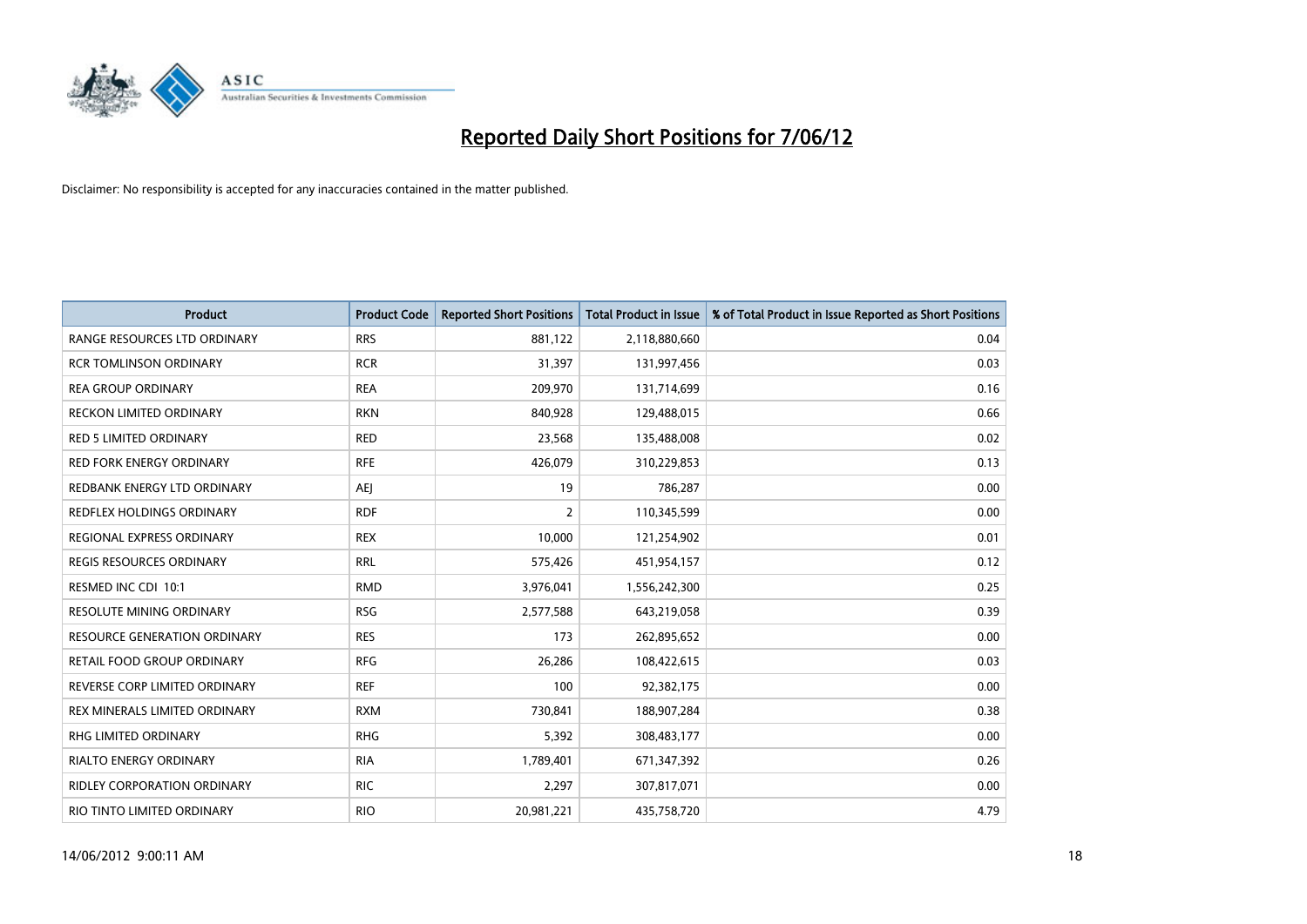

| <b>Product</b>                   | <b>Product Code</b> | <b>Reported Short Positions</b> | <b>Total Product in Issue</b> | % of Total Product in Issue Reported as Short Positions |
|----------------------------------|---------------------|---------------------------------|-------------------------------|---------------------------------------------------------|
| <b>ROBUST RESOURCES ORDINARY</b> | <b>ROL</b>          | 32,400                          | 87,994,097                    | 0.04                                                    |
| ROC OIL COMPANY ORDINARY         | <b>ROC</b>          | 1,580,559                       | 683,235,552                   | 0.24                                                    |
| <b>RURALCO HOLDINGS ORDINARY</b> | <b>RHL</b>          | 12,000                          | 55,019,284                    | 0.02                                                    |
| SAI GLOBAL LIMITED ORDINARY      | SAI                 | 4,461,740                       | 204,354,836                   | 2.18                                                    |
| SALMAT LIMITED ORDINARY          | <b>SLM</b>          | 2,862,775                       | 159,802,174                   | 1.78                                                    |
| SAMSON OIL & GAS LTD ORDINARY    | SSN                 | 1,349,852                       | 1,768,994,382                 | 0.08                                                    |
| SANDFIRE RESOURCES ORDINARY      | <b>SFR</b>          | 4,476,878                       | 151,158,635                   | 2.96                                                    |
| SANTOS LTD ORDINARY              | <b>STO</b>          | 4,421,746                       | 952,788,319                   | 0.46                                                    |
| SARACEN MINERAL ORDINARY         | SAR                 | 2,624,950                       | 594,815,640                   | 0.45                                                    |
| SEDGMAN LIMITED ORDINARY         | <b>SDM</b>          | 11,327                          | 214,292,930                   | 0.00                                                    |
| SEEK LIMITED ORDINARY            | <b>SEK</b>          | 13,143,892                      | 337,101,307                   | 3.90                                                    |
| SENEX ENERGY LIMITED ORDINARY    | <b>SXY</b>          | 3,849,196                       | 926,147,416                   | 0.42                                                    |
| SERVCORP LIMITED ORDINARY        | SRV                 | 17,101                          | 98,440,807                    | 0.02                                                    |
| SERVICE STREAM ORDINARY          | SSM                 | 400                             | 283,418,867                   | 0.00                                                    |
| SEVEN GROUP HOLDINGS ORDINARY    | <b>SVW</b>          | 409,533                         | 307,410,281                   | 0.12                                                    |
| SEVEN WEST MEDIA LTD ORDINARY    | SWM                 | 10,258,596                      | 666,105,054                   | 1.55                                                    |
| SIGMA PHARMACEUTICAL ORDINARY    | <b>SIP</b>          | 5,237,168                       | 1,185,020,782                 | 0.45                                                    |
| SIHAYO GOLD LIMITED ORDINARY     | SIH                 | 76,979                          | 797,377,748                   | 0.01                                                    |
| SILEX SYSTEMS ORDINARY           | <b>SLX</b>          | 706,938                         | 170,143,997                   | 0.41                                                    |
| SILVER LAKE RESOURCE ORDINARY    | <b>SLR</b>          | 495,892                         | 220,264,064                   | 0.23                                                    |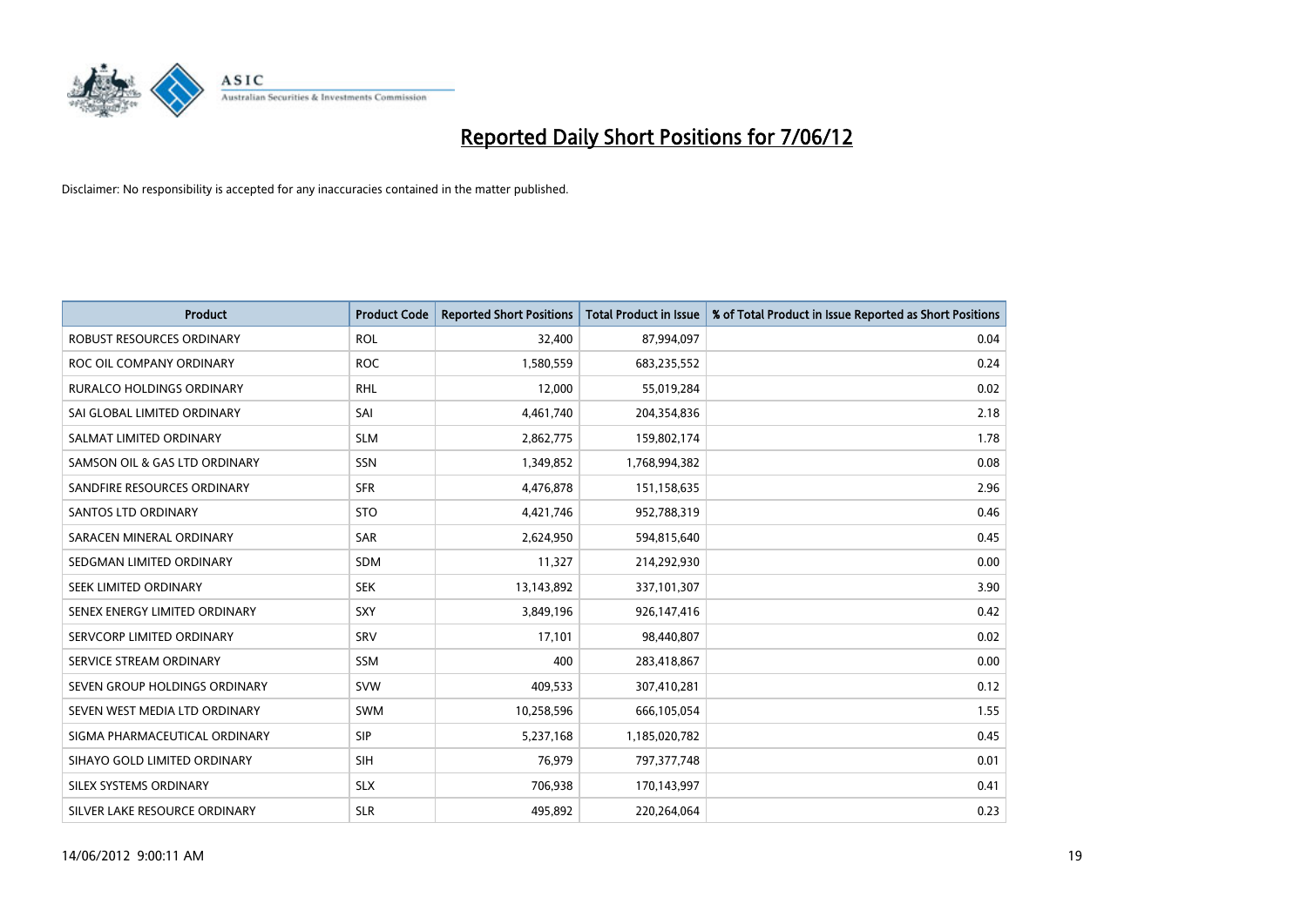

| <b>Product</b>                           | <b>Product Code</b> | <b>Reported Short Positions</b> | <b>Total Product in Issue</b> | % of Total Product in Issue Reported as Short Positions |
|------------------------------------------|---------------------|---------------------------------|-------------------------------|---------------------------------------------------------|
| SIMS METAL MGMT LTD ORDINARY             | SGM                 | 6,885,603                       | 205,106,768                   | 3.35                                                    |
| SINGAPORE TELECOMM. CHESS DEPOSITARY INT | <b>SGT</b>          | 4,393,206                       | 163,034,804                   | 2.70                                                    |
| SIRTEX MEDICAL ORDINARY                  | <b>SRX</b>          | 3,803                           | 55,768,136                    | 0.01                                                    |
| SKILLED GROUP LTD ORDINARY               | <b>SKE</b>          | 32,874                          | 233,487,276                   | 0.01                                                    |
| SKY CITY ENTERTAIN, ORDINARY             | <b>SKC</b>          | 101                             | 576,958,340                   | 0.00                                                    |
| <b>SLATER &amp; GORDON ORDINARY</b>      | <b>SGH</b>          | 13,956                          | 168,600,731                   | 0.01                                                    |
| SMS MANAGEMENT, ORDINARY                 | <b>SMX</b>          | 527,752                         | 68,415,913                    | 0.78                                                    |
| SONIC HEALTHCARE ORDINARY                | <b>SHL</b>          | 3,796,463                       | 390,969,875                   | 0.95                                                    |
| SOUL PATTINSON (W.H) ORDINARY            | SOL                 | 32,101                          | 239,395,320                   | 0.01                                                    |
| SOUTH BOULDER MINES ORDINARY             | <b>STB</b>          | 101,421                         | 116,232,826                   | 0.09                                                    |
| SP AUSNET STAPLED SECURITIES             | <b>SPN</b>          | 5,548,270                       | 3,243,987,341                 | 0.16                                                    |
| SPARK INFRASTRUCTURE STAPLED NOTE & UNIT | SKI                 | 27,832,523                      | 1,326,734,264                 | 2.10                                                    |
| SPDR 200 FUND ETF UNITS                  | <b>STW</b>          | 3,778                           | 51,538,531                    | 0.01                                                    |
| SPECIALTY FASHION ORDINARY               | SFH                 | 2,099,171                       | 192,236,121                   | 1.09                                                    |
| SPOTLESS GROUP LTD ORDINARY              | <b>SPT</b>          | 441,059                         | 265,746,161                   | 0.17                                                    |
| ST BARBARA LIMITED ORDINARY              | <b>SBM</b>          | 2,860,178                       | 325,615,389                   | 0.87                                                    |
| STANMORE COAL LTD ORDINARY               | <b>SMR</b>          | 16,885                          | 160,180,221                   | 0.01                                                    |
| STARPHARMA HOLDINGS ORDINARY             | <b>SPL</b>          | 1,960,017                       | 280,802,451                   | 0.70                                                    |
| STHN CROSS MEDIA ORDINARY                | SXL                 | 7,478,974                       | 704,594,449                   | 1.05                                                    |
| STOCKLAND UNITS/ORD STAPLED              | SGP                 | 16,997,705                      | 2,219,880,007                 | 0.76                                                    |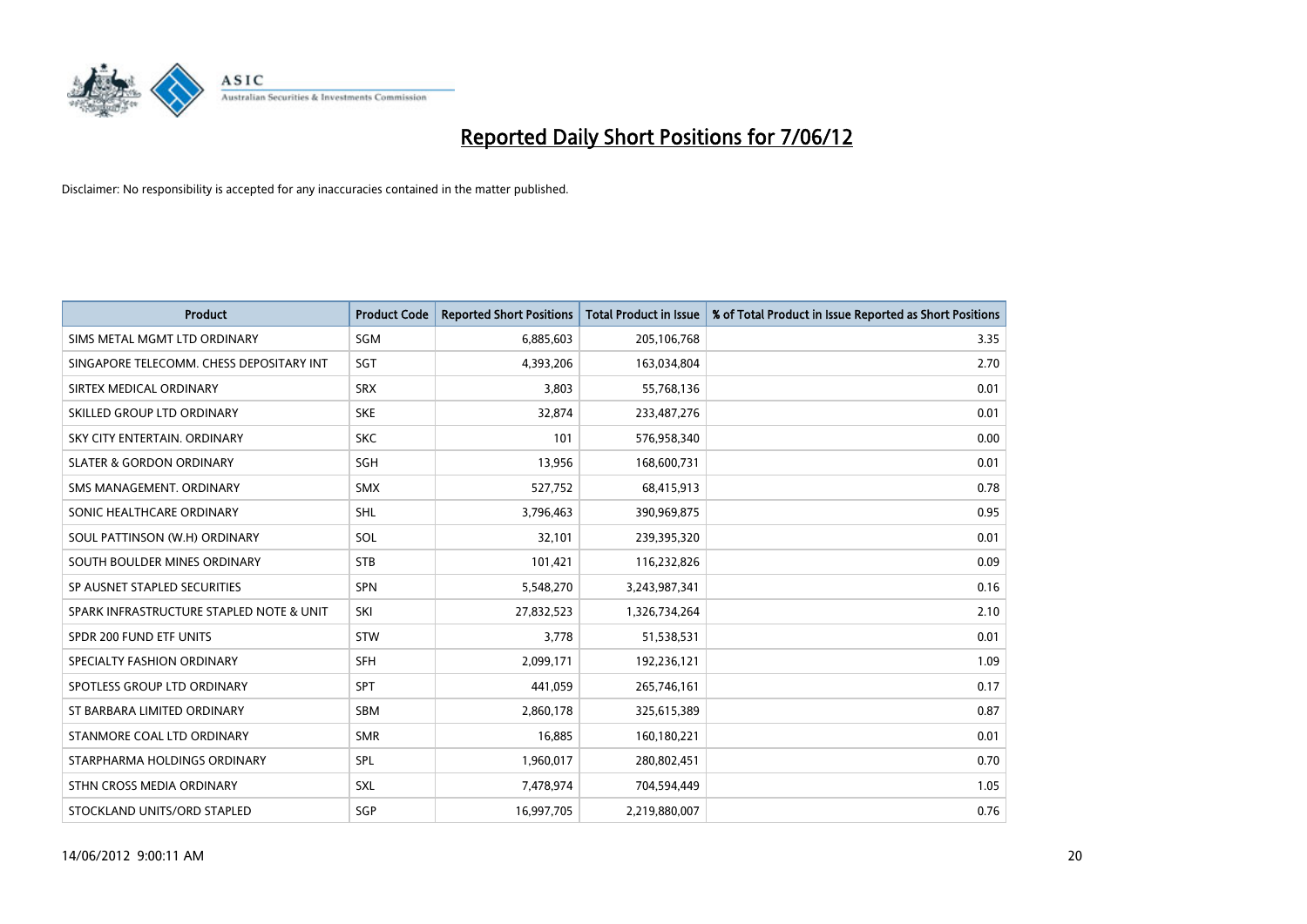

| <b>Product</b>                   | <b>Product Code</b> | <b>Reported Short Positions</b> | <b>Total Product in Issue</b> | % of Total Product in Issue Reported as Short Positions |
|----------------------------------|---------------------|---------------------------------|-------------------------------|---------------------------------------------------------|
| STRAITS RES LTD. ORDINARY        | <b>SRO</b>          | 198,061                         | 456,529,474                   | 0.04                                                    |
| STRIKE RESOURCES ORDINARY        | <b>SRK</b>          | 164,000                         | 142,534,268                   | 0.12                                                    |
| STW COMMUNICATIONS ORDINARY      | SGN                 | 44,696                          | 362,798,351                   | 0.01                                                    |
| SUNCORP GROUP LTD ORDINARY       | <b>SUN</b>          | 8,740,919                       | 1,286,600,980                 | 0.65                                                    |
| SUNDANCE RESOURCES ORDINARY      | SDL                 | 103,376,450                     | 2,933,534,505                 | 3.52                                                    |
| SUNLAND GROUP LTD ORDINARY       | <b>SDG</b>          | 91,510                          | 201,578,526                   | 0.05                                                    |
| SUPER RET REP LTD ORDINARY       | SUL                 | 1,478,515                       | 196,152,971                   | 0.74                                                    |
| SYD AIRPORT STAPLED US PROHIBIT. | SYD                 | 8,296,143                       | 1,861,210,782                 | 0.45                                                    |
| TABCORP HOLDINGS LTD ORDINARY    | <b>TAH</b>          | 6,416,979                       | 730,113,969                   | 0.87                                                    |
| <b>TANAMI GOLD NL ORDINARY</b>   | <b>TAM</b>          | 196,526                         | 261,132,677                   | 0.07                                                    |
| TAP OIL LIMITED ORDINARY         | <b>TAP</b>          | 990,721                         | 241,295,311                   | 0.40                                                    |
| TASSAL GROUP LIMITED ORDINARY    | <b>TGR</b>          | 130,397                         | 146,304,404                   | 0.08                                                    |
| TATTS GROUP LTD ORDINARY         | <b>TTS</b>          | 8,625,213                       | 1,362,919,733                 | 0.63                                                    |
| <b>TECHNOLOGY ONE ORDINARY</b>   | <b>TNE</b>          | 10,011                          | 304,910,455                   | 0.00                                                    |
| TELECOM CORPORATION ORDINARY     | <b>TEL</b>          | 16,013,306                      | 1,894,173,035                 | 0.84                                                    |
| TELSTRA CORPORATION. ORDINARY    | <b>TLS</b>          | 24,900,674                      | 12,443,074,357                | 0.19                                                    |
| TEN NETWORK HOLDINGS ORDINARY    | <b>TEN</b>          | 66,498,259                      | 1,045,236,720                 | 6.36                                                    |
| TERANGA GOLD CORP CDI 1:1        | <b>TGZ</b>          | 225,620                         | 158,155,577                   | 0.13                                                    |
| TEXON PETROLEUM LTD ORDINARY     | <b>TXN</b>          | 251,890                         | 245,039,848                   | 0.10                                                    |
| TFS CORPORATION LTD ORDINARY     | <b>TFC</b>          | 207,943                         | 279,621,829                   | 0.07                                                    |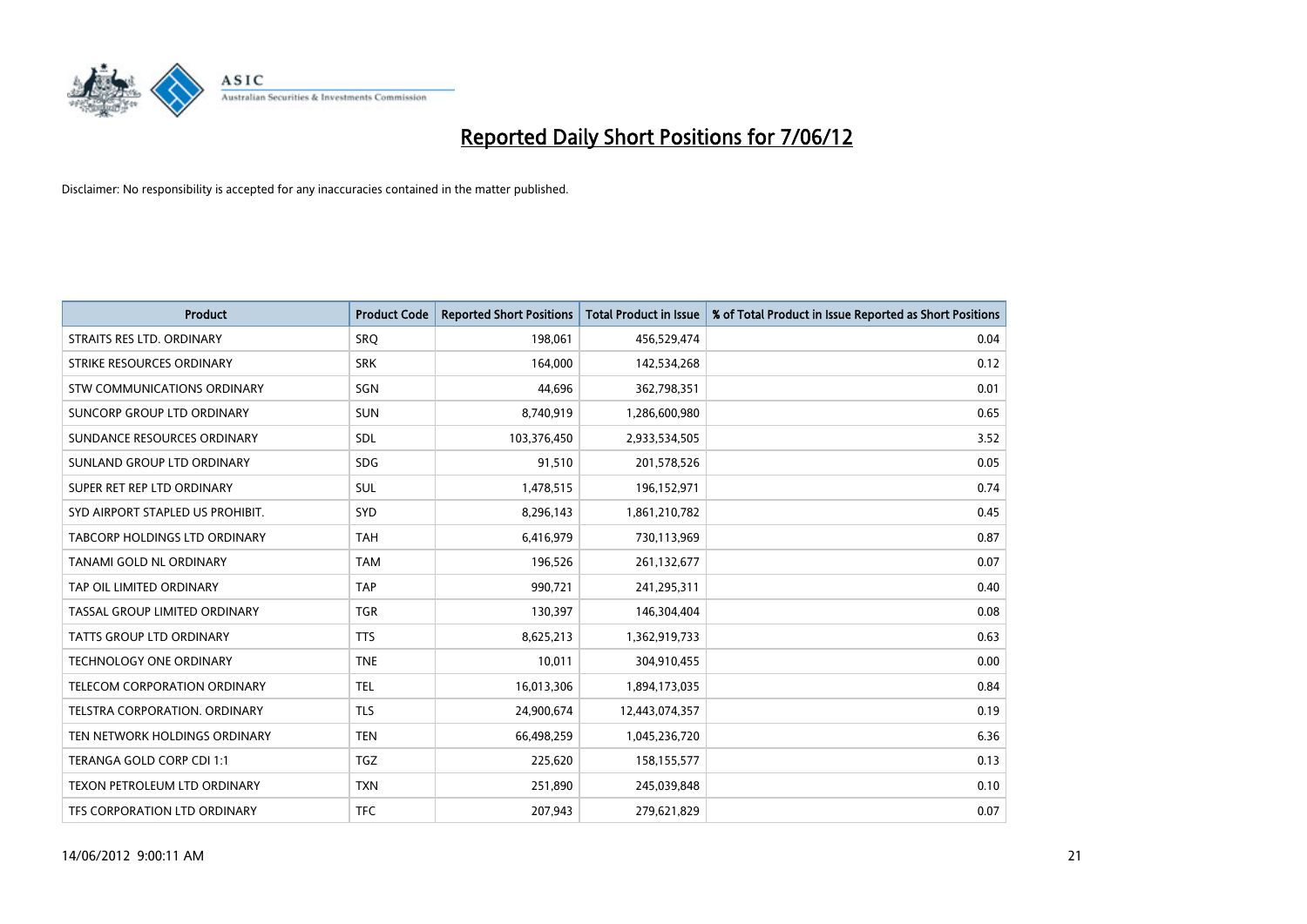

| <b>Product</b>                       | <b>Product Code</b> | <b>Reported Short Positions</b> | <b>Total Product in Issue</b> | % of Total Product in Issue Reported as Short Positions |
|--------------------------------------|---------------------|---------------------------------|-------------------------------|---------------------------------------------------------|
| THAKRAL HOLDINGS GRP ORDINARY/UNIT   | <b>THG</b>          | 164                             | 585,365,014                   | 0.00                                                    |
| THE REJECT SHOP ORDINARY             | <b>TRS</b>          | 551,788                         | 26,071,170                    | 2.12                                                    |
| THINKSMART LIMITED ORDINARY          | <b>TSM</b>          | 175,000                         | 156,005,431                   | 0.11                                                    |
| THORN GROUP LIMITED ORDINARY         | <b>TGA</b>          | 336,460                         | 146,374,703                   | 0.24                                                    |
| <b>TIGER RESOURCES ORDINARY</b>      | <b>TGS</b>          | 2,272,686                       | 673,470,269                   | 0.32                                                    |
| <b>TISHMAN SPEYER UNITS</b>          | <b>TSO</b>          | 20,040,786                      | 338,440,904                   | 5.92                                                    |
| TOLL HOLDINGS LTD ORDINARY           | <b>TOL</b>          | 14,795,490                      | 717,133,875                   | 2.05                                                    |
| TOX FREE SOLUTIONS ORDINARY          | <b>TOX</b>          | 10,786                          | 114,948,108                   | 0.01                                                    |
| TPG TELECOM LIMITED ORDINARY         | <b>TPM</b>          | 2,233,779                       | 793,808,141                   | 0.26                                                    |
| <b>TRADE ME GROUP ORDINARY</b>       | <b>TME</b>          | 298,064                         | 395,745,510                   | 0.08                                                    |
| TRANSFIELD SERVICES ORDINARY         | <b>TSE</b>          | 4,497,701                       | 525,028,694                   | 0.87                                                    |
| TRANSPACIFIC INDUST. ORDINARY        | <b>TPI</b>          | 5,333,513                       | 1,578,209,025                 | 0.32                                                    |
| TRANSURBAN GROUP TRIPLE STAPLED SEC. | <b>TCL</b>          | 5,596,063                       | 1,458,321,112                 | 0.38                                                    |
| TREASURY WINE ESTATE ORDINARY        | <b>TWE</b>          | 13,042,931                      | 647,227,144                   | 2.01                                                    |
| TROY RESOURCES LTD ORDINARY          | <b>TRY</b>          | 7,008                           | 89,296,649                    | 0.00                                                    |
| UGL LIMITED ORDINARY                 | UGL                 | 2,926,656                       | 166,315,038                   | 1.76                                                    |
| UNILIFE CORPORATION CDI 6:1          | <b>UNS</b>          | 211,168                         | 258,962,928                   | 0.08                                                    |
| UXC LIMITED ORDINARY                 | <b>UXC</b>          | 156,197                         | 305,585,913                   | 0.05                                                    |
| <b>VENTURE MINERALS ORDINARY</b>     | <b>VMS</b>          | 60,730                          | 232,468,592                   | 0.03                                                    |
| VIRGIN AUS HLDG LTD ORDINARY         | VAH                 | 17,959,332                      | 2,210,197,600                 | 0.81                                                    |